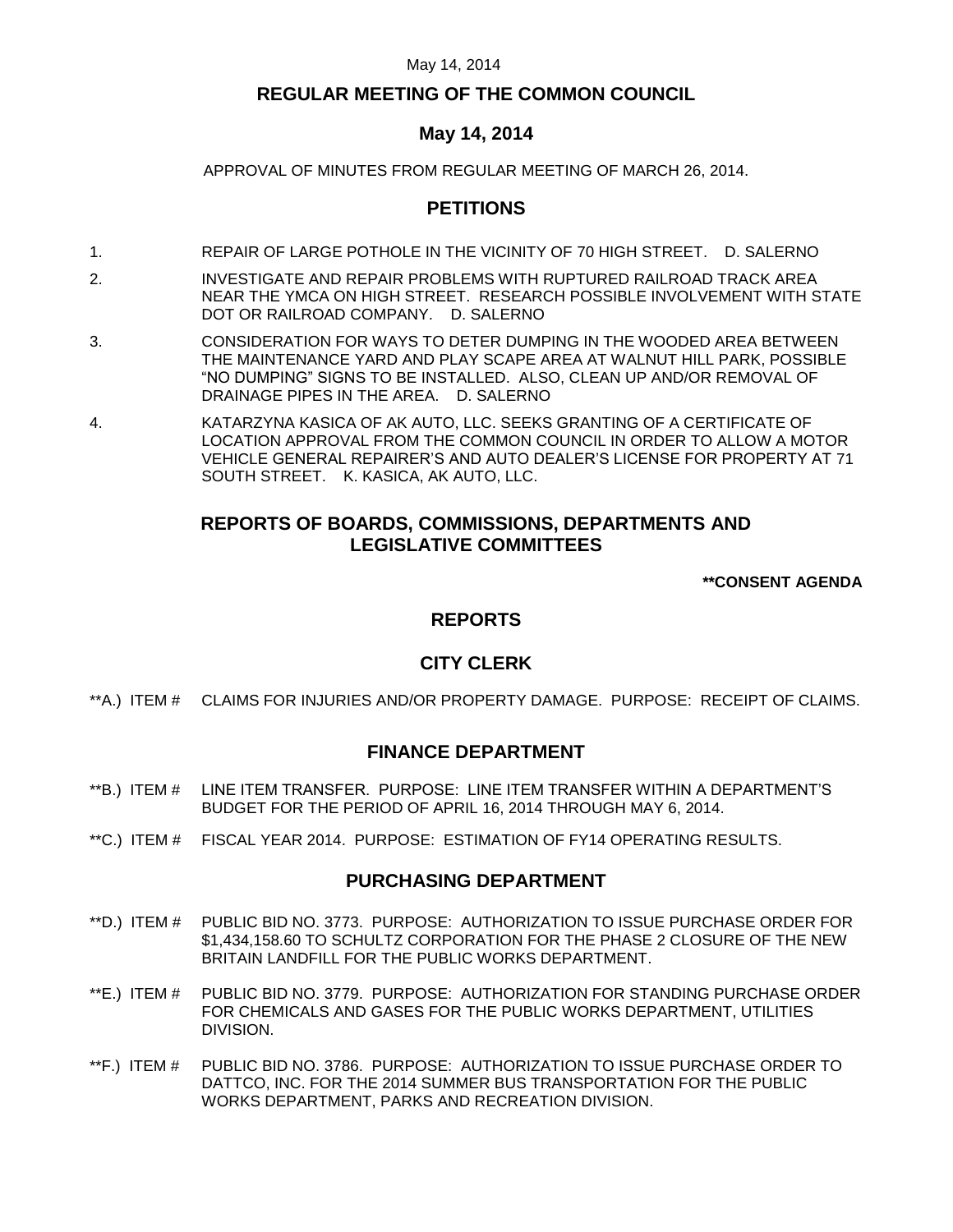- \*\*G.) ITEM # [PUBLIC BID NO. 3787. PURPOSE: AUTHORIZATION TO ISSUE PURCHASE ORDER FOR](#page-7-0)  [\\$69,903.00 FOR THE CRACK SEALING OF BITUMINOUS PAVEMENT OF VARIOUS CITY](#page-7-0)  [STREETS FOR THE PUBLIC WORKS DEPARTMENT.](#page-7-0)
- \*\*H.) ITEM # [PUBLIC BID NO. 3788. PURPOSE: AUTHORIZATION TO ISSUE PURCHASE ORDER TO](#page-8-0)  [PROVIDE HEATING AND AIR CONDITIONING MAINTENANCE AND REPAIRS AT THE](#page-8-0)  [SENIOR CENTER.](#page-8-0)
- \*\*I.) ITEM # [ON-CALL ENGINEERING SERVICES. PURPOSE: AUTHORIZATION TO ISSUE PURCHASE](#page-9-0)  [ORDER FOR \\$49,700.00 FOR THE SHUTTLE MEADOW RESERVOIR CANAL LEAKAGE](#page-9-0)  [INVESTIGATION.](#page-9-0)
- \*\*J.) ITEM # [ON-CALL ENGINEERING SERVICES. PURPOSE: AUTHORIZATION TO ISSUE PURCHASE](#page-9-1)  [ORDER FOR \\$42,830.00 FOR LANDFILL AND RECYCLING CENTER COMPLIANCE](#page-9-1)  [MONITORING DURING 2014.](#page-9-1)
- \*\*K.) ITEM # [COOPERATIVE PURCHASING. PURPOSE: AUTHORIZATION TO ISSUE PURCHASE](#page-10-0)  [ORDER FOR \\$30,007.04 FOR 394 TONS OF BITUMINOUS ASPHALT FOR THE PUBLIC](#page-10-0)  [WORKS DEPARTMENT.](#page-10-0)

## **HEALTH DEPARTMENT**

\*\*L.) ITEM # [ANNUAL REPORT. PURPOSE: RECEIPT OF ANNUAL REPORT FROM THE BOARD OF](#page-11-0)  [HEALTH.](#page-11-0)

## **HUMAN RIGHTS AND OPPORTUNITIES DEPARTMENT**

\*\*M.) ITEM # [ANNUAL REPORT. PURPOSE: RECEIPT OF ANNUAL REPORT FROM THE COMMISSION](#page-11-1)  [ON HUMAN RIGHTS AND OPPORTUNITIES.](#page-11-1)

## **DEPARTMENT OF PUBLIC WORKS**

\*\*N.) ITEM # [SEWER USER FEES. PURPOSE: INCREASE OF SEWER USER RATE.](#page-11-2)

## **WATER DEPARTMENT**

\*\*O.) ITEM # [ANNUAL REPORT. PURPOSE: RECEIPT OF ANNUAL REPORT FROM THE BOARD OF](#page-12-0)  [WATER COMMISSION.](#page-12-0)

## **REPORTS RETURNED FROM COMMITTEE**

## **ADMINISTRATION, FINANCE AND LAW**

\*\*P.) ITEM # [CLAIMS SUBCOMMITTEE. PURPOSE: SETTLEMENT OF CLAIMS.](#page-12-1)

## **NEW RESOLUTIONS**

- 1.) ITEM # [LoCIP APPROPRIATIONS. PURPOSE: TRANSFER OF FUNDS TO NEWLY CREATED 2014](#page-13-0)  [NEW BRITAIN LANDFILL FINAL CLOSURE PROJECT, BID NO. 3773.](#page-13-0) [M. TRUEWORTHY, C. CARLOZZI, JR., E. MAGNUSZEWSKI, D. NAPLES, E. SANCHEZ](#page-13-0)
- 2.) ITEM # [CONVEYANCE OF PROPERTY. PURPOSE: PURCHASE AND SALE AGREEMENT FOR 66](#page-13-1)  [BARNES STREET. M. TRUEWORTHY](#page-13-1)
- 3.) ITEM # [CONVEYANCE OF PROPERTY. PURPOSE: PURCHASE AND SALE AGREEMENT FOR 54](#page-14-0)  [UNION STREET. M. TRUEWORTHY](#page-14-0)
- 4.) ITEM # [PRIVATE WATER SERVICE AGREEMENT. PURPOSE: MODIFICATION AND](#page-15-0)  [ASSIGNMENT OF WATERLINE EASEMENT. A. PLATOSZ](#page-15-0)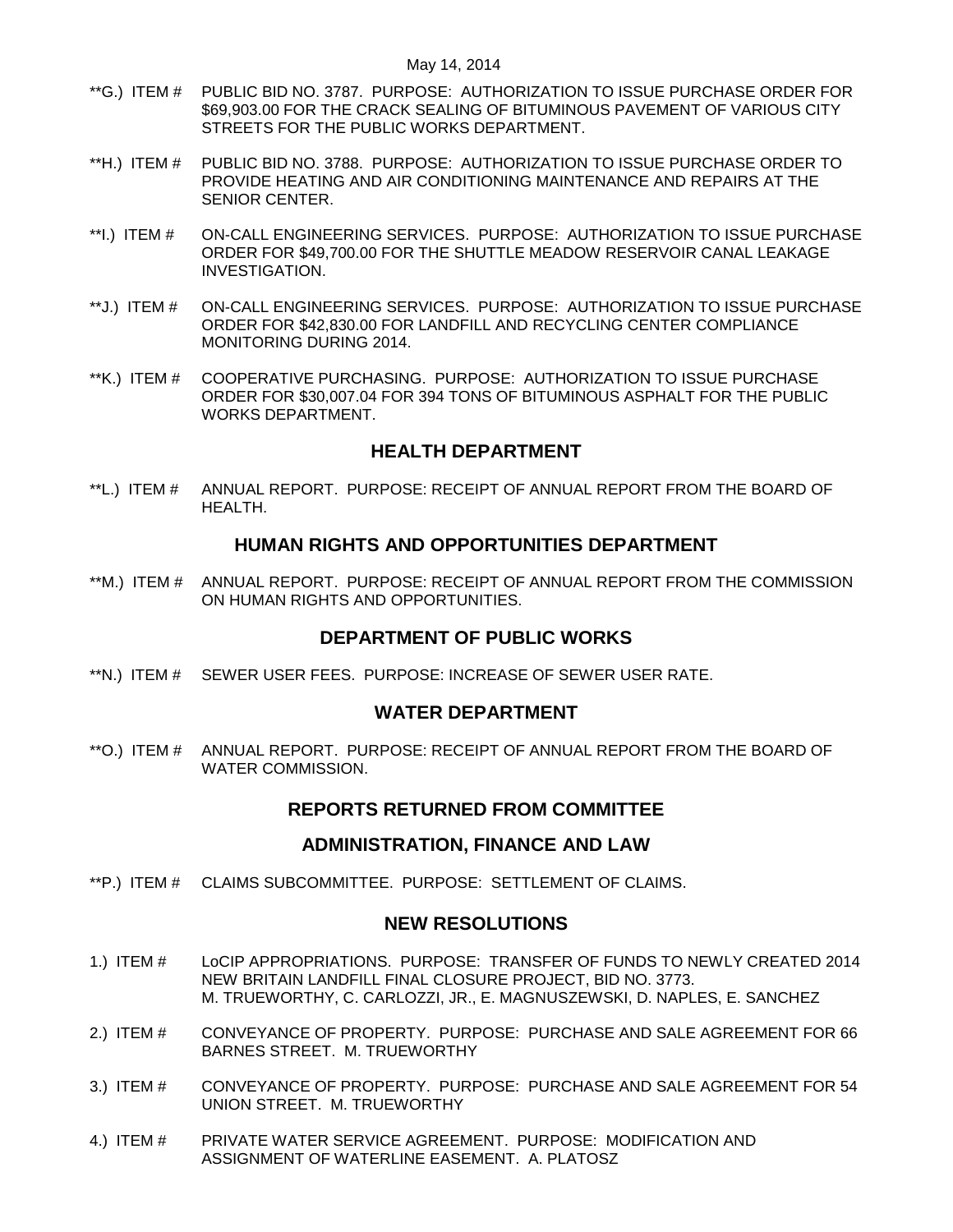- 5.) ITEM # [NEW BRITAIN HIGH SCHOOL CRIMINAL JUSTICE CLUB GRANT. PURPOSE: BUDGET](#page-15-1)  [APPROPRIATIONS. S. BIELINSKI, C. CARLOZZI, JR., W. PABON, E. SANCHEZ,](#page-15-1)  [R. SMEDLEY](#page-15-1)
- 6.) ITEM # [BICYCLE CONNECTIVITY. PURPOSE: BICYCLE FRIENDLY COMMUNITY APPLICATION](#page-16-0)  [FOR THE CITY OF NEW BRITAIN AND THE ESTABLISHMENT OF A](#page-16-0) BICYCLE ADVISORY [COMMITTEE. C. CARLOZZI, JR. E. MAGNUSZEWSKI, D. NAPLES, E. SANCHEZ](#page-16-0)

## **UNFINISHED BUSINESS**

- 32554 RESOLUTION RE: APPROVAL OF AGREEMENT BETWEEN THE CITY OF NEW BRITAIN AND LOCAL 1186. TABLED 11/13/2013
- 32697 REPORT OF PURCHASING DEPT. RE: ON CALL ENGINEERING SERVICES LANDFILL AND RECYCLING CENTER COMPLIANCE MONITORING – PUBLIC WORKS DEPT. TABLED 04/23/2014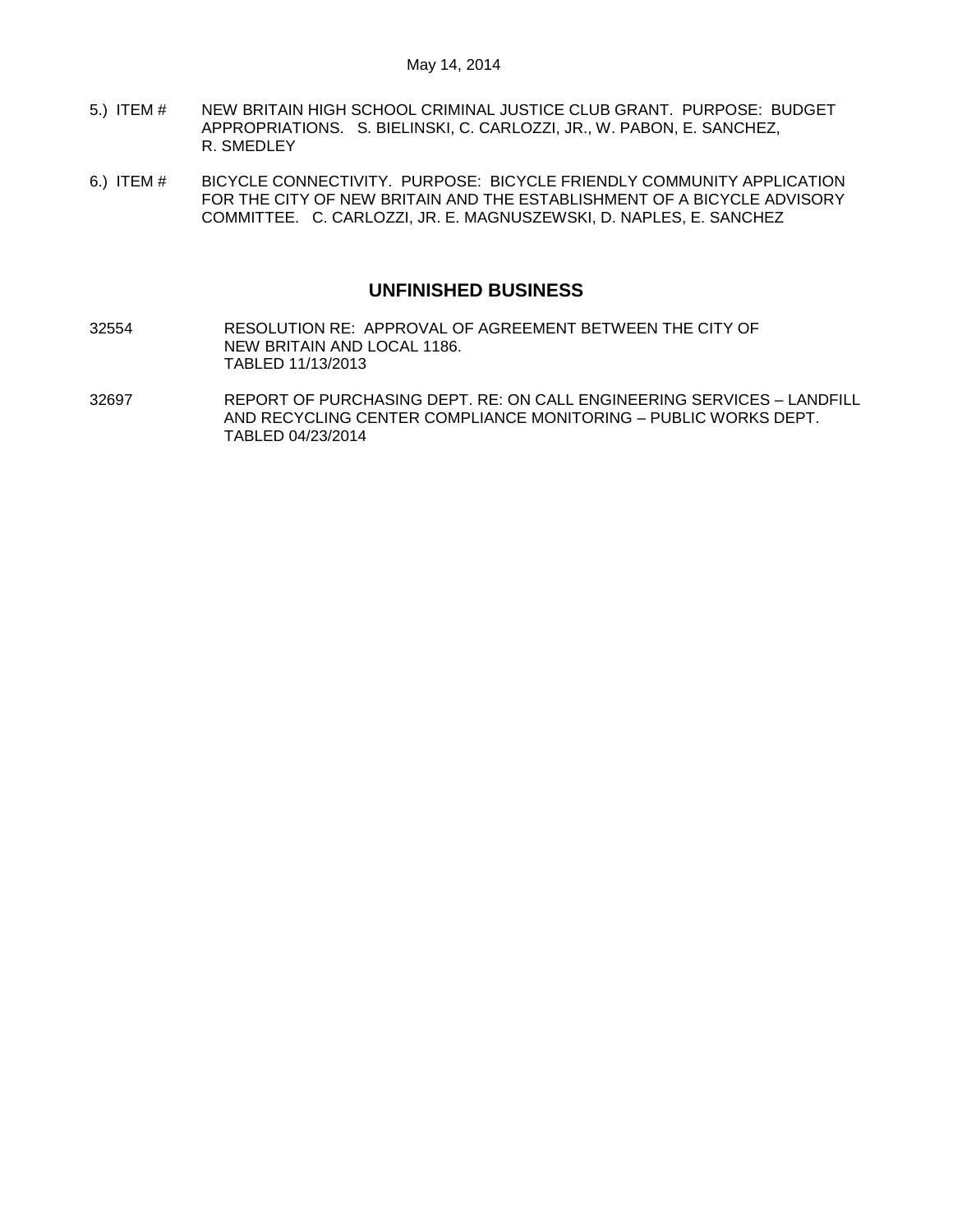## **REGULAR MEETING OF THE COMMON COUNCIL**

## **May 14, 2014**

APPROVAL OF MINUTES FROM REGULAR MEETING OF MARCH 26, 2014.

# **PETITIONS**

- 1. REPAIR OF LARGE POTHOLE IN THE VICINITY OF 70 HIGH STREET. D. SALERNO
- 2. INVESTIGATE AND REPAIR PROBLEMS WITH RUPTURED RAILROAD TRACK AREA NEAR THE YMCA ON HIGH STREET. RESEARCH POSSIBLE INVOLVEMENT WITH STATE DOT OR RAILROAD COMPANY. D. SALERNO
- 3. CONSIDERATION FOR WAYS TO DETER DUMPING IN THE WOODED AREA BETWEEN THE MAINTENANCE YARD AND PLAY SCAPE AREA AT WALNUT HILL PARK, POSSIBLE "NO DUMPING" SIGNS TO BE INSTALLED. ALSO, CLEAN UP AND/OR REMOVAL OF DRAINAGE PIPES IN THE AREA. D. SALERNO
- 4. KATARZYNA KASICA OF AK AUTO, LLC. SEEKS GRANTING OF A CERTIFICATE OF LOCATION APPROVAL FROM THE COMMON COUNCIL IN ORDER TO ALLOW A MOTOR VEHICLE GENERAL REPAIRER'S AND AUTO DEALER'S LICENSE FOR PROPERTY AT 71 SOUTH STREET. K. KASICA, AK AUTO, LLC.

# **REPORTS OF BOARDS, COMMISSIONS, DEPARTMENTS AND LEGISLATIVE COMMITTEES**

**\*\*CONSENT AGENDA**

# **REPORTS**

# **CITY CLERK**

<span id="page-3-0"></span>\*\*A.) ITEM # CLAIMS FOR INJURIES AND/OR PROPERTY DAMAGE. PURPOSE: RECEIPT OF CLAIMS.

REPORT OF: CITY CLERK

To Her Honor, the Mayor, and the Common Council of the City of New Britain: the undersigned beg leave to report the following:

ITEM #:

RE: CLAIMS FOR INJURIES AND/OR PROPERTY DAMAGE

CLAIMANTS NAME Borgas, Henry Greene, Ruby Nowak, Kimberly Skiba, Augustyn by Atty. David Thompson Skrzypinski, Aleksander

> Mark H. Bernacki City Clerk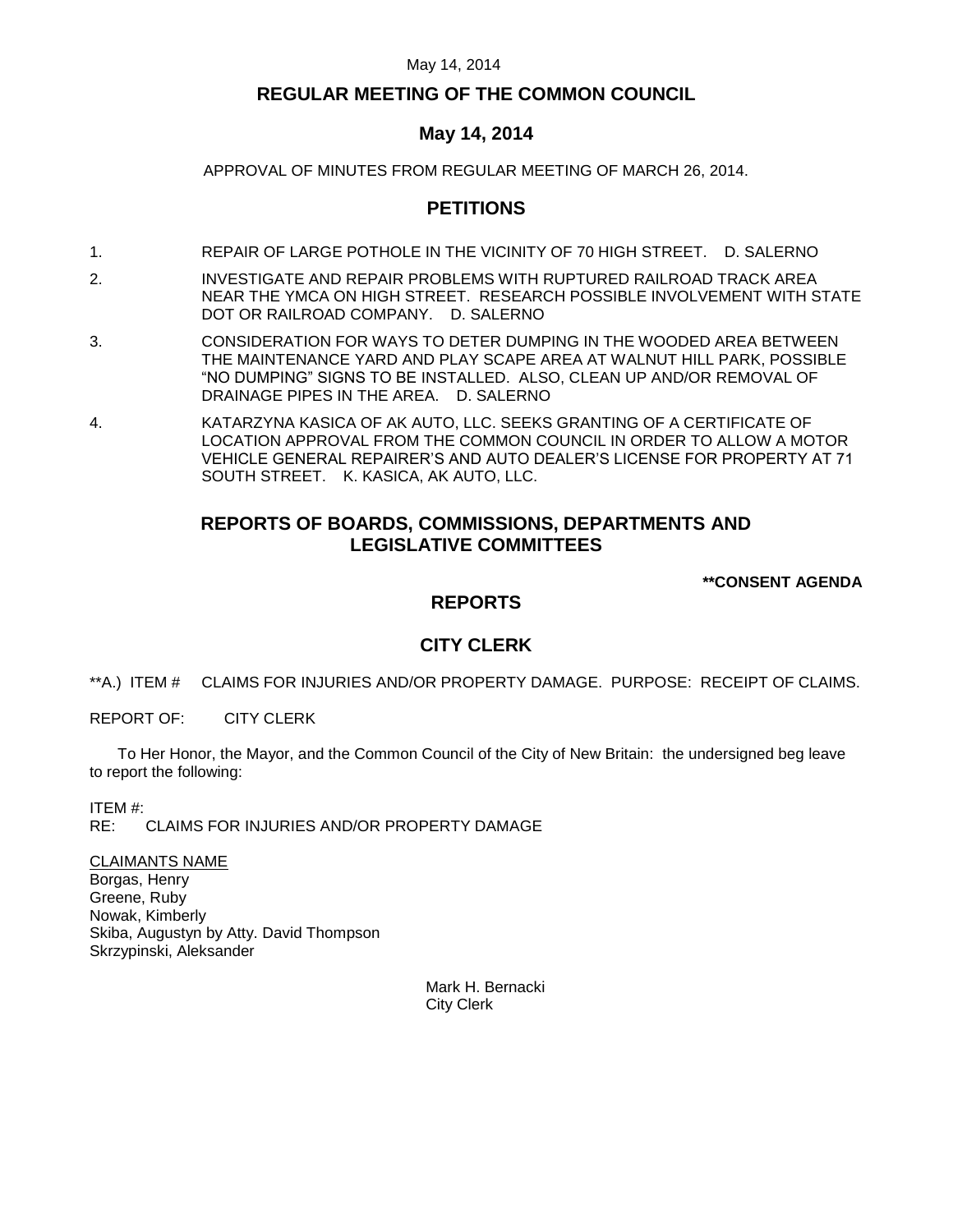## **FINANCE DEPARTMENT**

## <span id="page-4-0"></span>\*\*B.) ITEM # LINE ITEM TRANSFER. PURPOSE: LINE ITEM TRANSFER WITHIN A DEPARTMENT'S BUDGET FOR THE PERIOD OF APRIL 16, 2014 THROUGH MAY 6, 2014.

#### REPORT OF: Finance Department

To Her Honor, the Mayor, and the Common Council of the City of New Britain: the undersigned beg leave to report the following:

#### ITEM #:

RE: Line Item Transfers within a department's budget for the period April 16, 2014 through May 6, 2014 (This report for information purposes only)

In accordance with the city of New Britain ordinance of Article VII – Finance, Section 2-494(3), the following departments have transferred monies from one line item to another within their departmental budget (total department budget has not changed). Each transfer will be continuously numbered from month to month throughout the fiscal year. This report represents the transfers executed by the mayor in accordance with the aforementioned ordinance for the period ending May 6, 2014

| Department:                                                                | Recreation                                                                                                                          |                                                                                                                                                                                                                                                                                                                                                                                                                | (Part Time Salaries)                                                                                                                                                                                                                                                                                                                                                                                                                                                                                                                                                                                                                                                                                                                                                                                                                                                                                                                    |  |  |  |
|----------------------------------------------------------------------------|-------------------------------------------------------------------------------------------------------------------------------------|----------------------------------------------------------------------------------------------------------------------------------------------------------------------------------------------------------------------------------------------------------------------------------------------------------------------------------------------------------------------------------------------------------------|-----------------------------------------------------------------------------------------------------------------------------------------------------------------------------------------------------------------------------------------------------------------------------------------------------------------------------------------------------------------------------------------------------------------------------------------------------------------------------------------------------------------------------------------------------------------------------------------------------------------------------------------------------------------------------------------------------------------------------------------------------------------------------------------------------------------------------------------------------------------------------------------------------------------------------------------|--|--|--|
|                                                                            |                                                                                                                                     |                                                                                                                                                                                                                                                                                                                                                                                                                | (Medicare)                                                                                                                                                                                                                                                                                                                                                                                                                                                                                                                                                                                                                                                                                                                                                                                                                                                                                                                              |  |  |  |
|                                                                            |                                                                                                                                     |                                                                                                                                                                                                                                                                                                                                                                                                                | (Full Time Salaries)                                                                                                                                                                                                                                                                                                                                                                                                                                                                                                                                                                                                                                                                                                                                                                                                                                                                                                                    |  |  |  |
|                                                                            |                                                                                                                                     |                                                                                                                                                                                                                                                                                                                                                                                                                | (Rentals/Supplies Equip)                                                                                                                                                                                                                                                                                                                                                                                                                                                                                                                                                                                                                                                                                                                                                                                                                                                                                                                |  |  |  |
|                                                                            |                                                                                                                                     |                                                                                                                                                                                                                                                                                                                                                                                                                | (Office Supplies)                                                                                                                                                                                                                                                                                                                                                                                                                                                                                                                                                                                                                                                                                                                                                                                                                                                                                                                       |  |  |  |
|                                                                            |                                                                                                                                     |                                                                                                                                                                                                                                                                                                                                                                                                                | (Operating Material & Supp)                                                                                                                                                                                                                                                                                                                                                                                                                                                                                                                                                                                                                                                                                                                                                                                                                                                                                                             |  |  |  |
|                                                                            |                                                                                                                                     |                                                                                                                                                                                                                                                                                                                                                                                                                | (Dues/Fees/Memberships)                                                                                                                                                                                                                                                                                                                                                                                                                                                                                                                                                                                                                                                                                                                                                                                                                                                                                                                 |  |  |  |
|                                                                            |                                                                                                                                     |                                                                                                                                                                                                                                                                                                                                                                                                                |                                                                                                                                                                                                                                                                                                                                                                                                                                                                                                                                                                                                                                                                                                                                                                                                                                                                                                                                         |  |  |  |
|                                                                            |                                                                                                                                     |                                                                                                                                                                                                                                                                                                                                                                                                                | Funds needed to replenish shortages and depleted line items                                                                                                                                                                                                                                                                                                                                                                                                                                                                                                                                                                                                                                                                                                                                                                                                                                                                             |  |  |  |
|                                                                            |                                                                                                                                     |                                                                                                                                                                                                                                                                                                                                                                                                                |                                                                                                                                                                                                                                                                                                                                                                                                                                                                                                                                                                                                                                                                                                                                                                                                                                                                                                                                         |  |  |  |
|                                                                            |                                                                                                                                     | (Maintenance Contracts)                                                                                                                                                                                                                                                                                                                                                                                        |                                                                                                                                                                                                                                                                                                                                                                                                                                                                                                                                                                                                                                                                                                                                                                                                                                                                                                                                         |  |  |  |
|                                                                            |                                                                                                                                     |                                                                                                                                                                                                                                                                                                                                                                                                                |                                                                                                                                                                                                                                                                                                                                                                                                                                                                                                                                                                                                                                                                                                                                                                                                                                                                                                                                         |  |  |  |
|                                                                            |                                                                                                                                     |                                                                                                                                                                                                                                                                                                                                                                                                                |                                                                                                                                                                                                                                                                                                                                                                                                                                                                                                                                                                                                                                                                                                                                                                                                                                                                                                                                         |  |  |  |
|                                                                            |                                                                                                                                     |                                                                                                                                                                                                                                                                                                                                                                                                                |                                                                                                                                                                                                                                                                                                                                                                                                                                                                                                                                                                                                                                                                                                                                                                                                                                                                                                                                         |  |  |  |
|                                                                            |                                                                                                                                     |                                                                                                                                                                                                                                                                                                                                                                                                                |                                                                                                                                                                                                                                                                                                                                                                                                                                                                                                                                                                                                                                                                                                                                                                                                                                                                                                                                         |  |  |  |
|                                                                            |                                                                                                                                     |                                                                                                                                                                                                                                                                                                                                                                                                                |                                                                                                                                                                                                                                                                                                                                                                                                                                                                                                                                                                                                                                                                                                                                                                                                                                                                                                                                         |  |  |  |
| To:                                                                        |                                                                                                                                     |                                                                                                                                                                                                                                                                                                                                                                                                                |                                                                                                                                                                                                                                                                                                                                                                                                                                                                                                                                                                                                                                                                                                                                                                                                                                                                                                                                         |  |  |  |
| Amount:                                                                    |                                                                                                                                     |                                                                                                                                                                                                                                                                                                                                                                                                                |                                                                                                                                                                                                                                                                                                                                                                                                                                                                                                                                                                                                                                                                                                                                                                                                                                                                                                                                         |  |  |  |
|                                                                            |                                                                                                                                     |                                                                                                                                                                                                                                                                                                                                                                                                                |                                                                                                                                                                                                                                                                                                                                                                                                                                                                                                                                                                                                                                                                                                                                                                                                                                                                                                                                         |  |  |  |
| Department:                                                                |                                                                                                                                     |                                                                                                                                                                                                                                                                                                                                                                                                                |                                                                                                                                                                                                                                                                                                                                                                                                                                                                                                                                                                                                                                                                                                                                                                                                                                                                                                                                         |  |  |  |
| From:                                                                      | 001316009-5124                                                                                                                      | (Bank Street Garage-Part Time Salaries)                                                                                                                                                                                                                                                                                                                                                                        |                                                                                                                                                                                                                                                                                                                                                                                                                                                                                                                                                                                                                                                                                                                                                                                                                                                                                                                                         |  |  |  |
| To:                                                                        | 001316009-5435                                                                                                                      | (Szczesny Garage-Bldg., Gr. Maint. & Repairs)                                                                                                                                                                                                                                                                                                                                                                  |                                                                                                                                                                                                                                                                                                                                                                                                                                                                                                                                                                                                                                                                                                                                                                                                                                                                                                                                         |  |  |  |
| Amount:                                                                    | \$2,500.00                                                                                                                          |                                                                                                                                                                                                                                                                                                                                                                                                                |                                                                                                                                                                                                                                                                                                                                                                                                                                                                                                                                                                                                                                                                                                                                                                                                                                                                                                                                         |  |  |  |
|                                                                            |                                                                                                                                     |                                                                                                                                                                                                                                                                                                                                                                                                                |                                                                                                                                                                                                                                                                                                                                                                                                                                                                                                                                                                                                                                                                                                                                                                                                                                                                                                                                         |  |  |  |
|                                                                            |                                                                                                                                     |                                                                                                                                                                                                                                                                                                                                                                                                                |                                                                                                                                                                                                                                                                                                                                                                                                                                                                                                                                                                                                                                                                                                                                                                                                                                                                                                                                         |  |  |  |
| Department:                                                                |                                                                                                                                     |                                                                                                                                                                                                                                                                                                                                                                                                                |                                                                                                                                                                                                                                                                                                                                                                                                                                                                                                                                                                                                                                                                                                                                                                                                                                                                                                                                         |  |  |  |
| From:                                                                      | 001316009-5124                                                                                                                      |                                                                                                                                                                                                                                                                                                                                                                                                                | (Bank Street Garage-Part Time Salaries)                                                                                                                                                                                                                                                                                                                                                                                                                                                                                                                                                                                                                                                                                                                                                                                                                                                                                                 |  |  |  |
| To:                                                                        | 001316008-5435                                                                                                                      |                                                                                                                                                                                                                                                                                                                                                                                                                | (Blogoslawski Garage-Bldg., Gr. Maint. & Rep)                                                                                                                                                                                                                                                                                                                                                                                                                                                                                                                                                                                                                                                                                                                                                                                                                                                                                           |  |  |  |
| Amount:                                                                    |                                                                                                                                     |                                                                                                                                                                                                                                                                                                                                                                                                                |                                                                                                                                                                                                                                                                                                                                                                                                                                                                                                                                                                                                                                                                                                                                                                                                                                                                                                                                         |  |  |  |
|                                                                            |                                                                                                                                     |                                                                                                                                                                                                                                                                                                                                                                                                                |                                                                                                                                                                                                                                                                                                                                                                                                                                                                                                                                                                                                                                                                                                                                                                                                                                                                                                                                         |  |  |  |
| parking equipment such as ticket spitters, gates, and fee computers<br>10. |                                                                                                                                     |                                                                                                                                                                                                                                                                                                                                                                                                                |                                                                                                                                                                                                                                                                                                                                                                                                                                                                                                                                                                                                                                                                                                                                                                                                                                                                                                                                         |  |  |  |
|                                                                            |                                                                                                                                     |                                                                                                                                                                                                                                                                                                                                                                                                                |                                                                                                                                                                                                                                                                                                                                                                                                                                                                                                                                                                                                                                                                                                                                                                                                                                                                                                                                         |  |  |  |
|                                                                            |                                                                                                                                     |                                                                                                                                                                                                                                                                                                                                                                                                                | (Bank Street Garage-Part Time Salaries)                                                                                                                                                                                                                                                                                                                                                                                                                                                                                                                                                                                                                                                                                                                                                                                                                                                                                                 |  |  |  |
|                                                                            |                                                                                                                                     |                                                                                                                                                                                                                                                                                                                                                                                                                | (Police Dept-Bldg., Gr. Maint. & Repairs)                                                                                                                                                                                                                                                                                                                                                                                                                                                                                                                                                                                                                                                                                                                                                                                                                                                                                               |  |  |  |
|                                                                            |                                                                                                                                     |                                                                                                                                                                                                                                                                                                                                                                                                                |                                                                                                                                                                                                                                                                                                                                                                                                                                                                                                                                                                                                                                                                                                                                                                                                                                                                                                                                         |  |  |  |
|                                                                            |                                                                                                                                     |                                                                                                                                                                                                                                                                                                                                                                                                                |                                                                                                                                                                                                                                                                                                                                                                                                                                                                                                                                                                                                                                                                                                                                                                                                                                                                                                                                         |  |  |  |
|                                                                            |                                                                                                                                     |                                                                                                                                                                                                                                                                                                                                                                                                                |                                                                                                                                                                                                                                                                                                                                                                                                                                                                                                                                                                                                                                                                                                                                                                                                                                                                                                                                         |  |  |  |
|                                                                            |                                                                                                                                     |                                                                                                                                                                                                                                                                                                                                                                                                                |                                                                                                                                                                                                                                                                                                                                                                                                                                                                                                                                                                                                                                                                                                                                                                                                                                                                                                                                         |  |  |  |
|                                                                            | From:<br>To:<br>Amount:<br>Department:<br>From:<br>To:<br>Amount:<br>Department:<br>From:<br>Department:<br>From:<br>To:<br>Amount: | 237420131-5124<br>237420131-5231<br>237420131-5121<br>237420131-5440<br>237420131-5611<br>237420131-5659<br>237420131-5810<br>\$26,830.00<br><b>Brief Description:</b><br>001213001-5434<br>001213001-5436<br>\$6,000.00<br>001213001-5434<br>001213001-5622<br>\$4,000.00<br><b>Brief Description:</b><br>\$2,500.00<br>001316009-5124<br>001316003-5435<br>\$5,000.00<br>generators at the Police Department | \$26,455.00<br>375.00<br>\$<br>\$<br>560.00<br>\$9,768.00<br>\$<br>250.00<br>\$16,152.00<br>100.00<br>\$.<br><b>Public Safety Telecommunications</b><br>(Equip., Maintenance & Repairs)<br>Brief Description: Costs associated with the implementation of Fire Captain System Software<br><b>Public Safety Telecommunications</b><br>(Maintenance Contracts)<br>(Electricity)<br>Electrical service at Stanley Golf Course radio site<br>Department of Property Management<br>Brief Description: Various repairs to elevators not covered under contract; repairs to parking<br>equipment such as ticket spitters, gates, and fee computers<br>Department of Property Management<br>Brief Description: Various repairs to elevators not covered under contract; repairs to<br>Department of Property Management<br>Brief Description: Yearly preventative maintenance service agreement, plus materials, for the two<br>Rebecca Salerni |  |  |  |

Acting Finance Director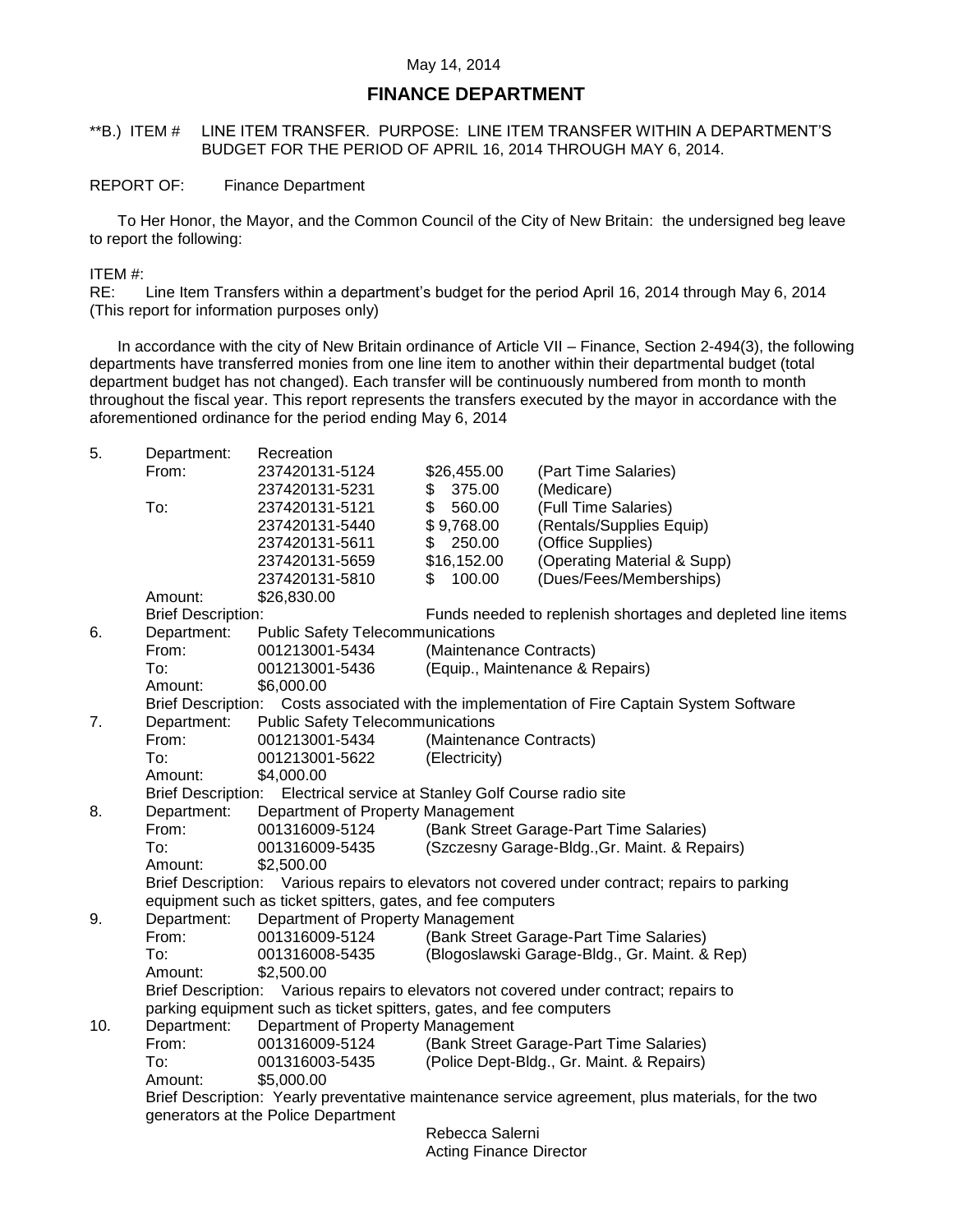<span id="page-5-0"></span>\*\*C.) ITEM # FISCAL YEAR 2014. PURPOSE: ESTIMATION OF FY14 OPERATING RESULTS.

REPORT OF: Finance Department

To Her Honor, the Mayor, and the Common Council of the City of New Britain: the undersigned beg leave to report the following:

ITEM #:

RE: FY 2014 Operating Results

Attached is an estimation of the FY14 operating results as of 5/1/2014.

Rebecca Salerni Finance Department

# **PURCHASING DEPARTMENT**

<span id="page-5-1"></span>\*\*D.) ITEM # PUBLIC BID NO. 3773. PURPOSE: AUTHORIZATION TO ISSUE PURCHASE ORDER FOR \$1,434,158.60 TO SCHULTZ CORPORATION FOR THE PHASE 2 CLOSURE OF THE NEW BRITAIN LANDFILL FOR THE PUBLIC WORKS DEPARTMENT.

REPORT OF: Finance Dept., Purchasing Division

To Her Honor, the Mayor, and the Common Council of the City of New Britain: the undersigned beg leave to report the following:

## ITEM #:

RE: Public Bid No. 3773, Phase 2 Closure of the New Britain Landfill for the Public Works Department. DATE: May 14, 2014

Public Bid No. 3773 was solicited and received in accordance with the Purchasing Ordinances of the City of New Britain for the Phase 2 Closure of the New Britain Landfill for the Public Works Department. A grant for some of the funding for the Landfill Closer was received by the City from the State of Connecticut. Funding is available for the Phase 2 Closure of the New Britain Landfill in the Public Works Department account numbers Account Number 008-2749101-5453, Environmental Remediation Bond and 2131500114-52081, New Britain Landfill Final Closer Project.

Invitations to bid were solicited and the bid was duly advertised in the New Britain Herald Newspaper, the City and State of Connecticut's Department of Administration Services websites and mailed to thirty (30) Construction Companies. The Purchasing Agent did not receive any letters from the Construction Companies on the mailing list indicating they could not respond to the bid request. The responses were received as per attached.

The bids were reviewed for conformance to specifications by the Public Works Department, Engineering Division, the City's On-call Engineering Company associated with this project and the Purchasing Agent. Therefore the Director of Public Works is recommending that the bid be awarded to Schultz Corporation of Terryville, CT who submitted the lowest responsible bid and met all of the bid specifications for the base bid and for the alternate items, Perimeter Access Road Construction and Mowing of Phase 1 Surfaces.

RESOLVED: That the Purchasing Agent is hereby authorized to issue a purchase order for \$1,434,158.60 and enter into a contract with Schultz Corporation of Terryville, CT for the base bid and alternate items, Perimeter Access Road Construction and Mowing of Phase 1 Surfaces, for the Phase 2 Closure of the New Britain Landfill for the Public Works Department per the terms and specifications of Public Bid No. 3773.

> Jack Pieper Purchasing Agent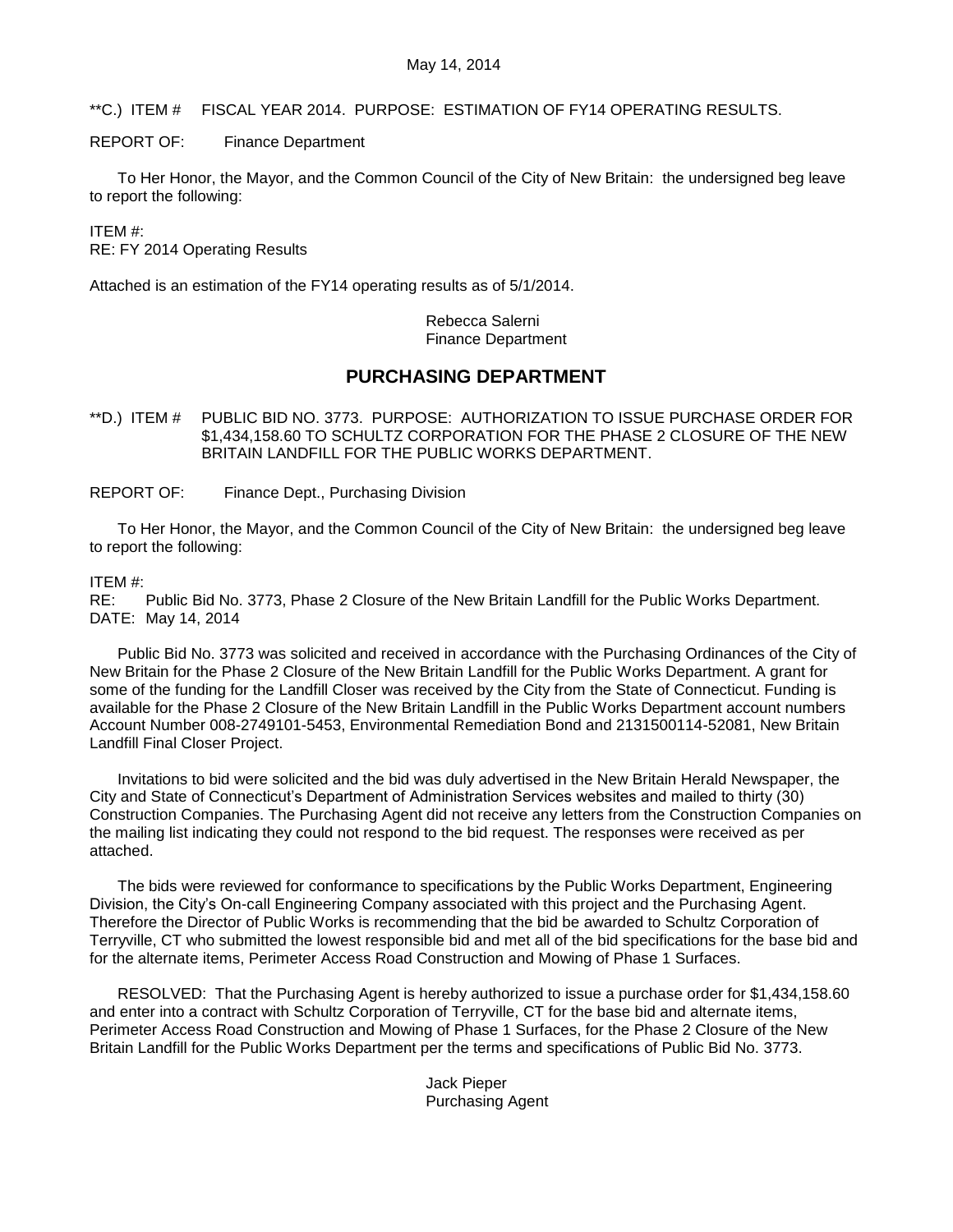<span id="page-6-0"></span>\*\*E.) ITEM # PUBLIC BID NO. 3779. PURPOSE: AUTHORIZATION FOR STANDING PURCHASE ORDER FOR CHEMICALS AND GASES FOR THE PUBLIC WORKS DEPARTMENT, UTILITIES DIVISION.

## REPORT OF: Finance Dept., Purchasing Division

To Her Honor, the Mayor, and the Common Council of the City of New Britain: the undersigned beg leave to report the following:

ITEM #:

RE: Public Bid No. 3779 Chemicals and Gases for the Public Works Department, Utilities Division. DATE: May 14, 2014

Public Bid No. 3779 was solicited and received in accordance with the Purchasing Ordinances of the City of New Britain for Chemicals and Gases for the Public Works Department, Utilities Division that will be utilized at the Water Filtration Plant. Funds are available for this purchase within the Public Works Department, Utilities Division's account number 9303500103-5616, Water Treatment Expenses, Chemicals.

Invitations to bid were solicited and the bid was duly advertised in the New Britain Herald Newspaper, the City and State of Connecticut's Department of Administration Services websites and mailed to forty (40) Chemical and Gas Companies. The Purchasing Agent did not receive any letters from the Chemical and Gas Companies on the mailing list indicating they could not provide a response to the bid request. Responses were received as per attached.

The bids were reviewed for conformance to specifications by the Public Works Department, Utilities Division's Administration and the Purchasing Agent. H. Krevit & Company which is a Connecticut based company has submitted a bid for Hydro Fluosilicic Acid Liquid Bulk that met all bid specifications and was within 5% of the lowest bid submitted by a company located out of the state. Per City Ordinance Section 2-578 item 10, H. Krevit & Company agreed to lower their bid to match the price of \$3.0390 per gallon submitted by the lowest bidder for the Hydro Fluosilicic Acid Liquid Bulk. Therefore the Deputy Director of the Public Works Department, Utilities Division, is recommending the bid be awarded to the following chemical companies, Borden & Remington of Fall River, MA, Slack Chemical Company of Carthagem, NY, Air Gas of Hartford, CT, Holland Company of Adams MA, Careuse line, Inc. of Pittsburg, PA, Monson Companies, Inc. of South Portland, ME, Coyne Chemical of Croydon, PA, and Praxair of Burr Ridge, IL who submitted the lowest bid price for the Chemicals and Gas which is highlighted on the attachment and H. Krevit & Company who agreed to lower their price for Hydro Fluosilicic Acid Liquid Bulk to match the price of an out of state company per City Ordinance. The bid results have also been presented to the Water Commission at their May 13, 2014 meeting. At this meeting they approved the Deputy Director of the Public Works Department, Utilities Division, recommendation to purchase the Chemicals and Gases from the indicated companies.

RESOLVED: That the Purchasing Agent be and is hereby authorized to issue standing purchase orders to Borden & Remington of Fall River, MA, Slack Chemical Company of Carthagem, NY, Air Gas of Hartford, CT, Holland Company of Adams MA, Careuse line, Inc. of Pittsburg, PA, Monson Companies, Inc. of South Portland, ME, Coyne Chemical of Croydon, PA, Praxair of Burr Ridge, IL and H. Krevit & Company whose prices are highlighted on the attachment to provide for the Utilities Division's annual Chemical and Gas requirements, per the terms and specifications of Public Bid No. 3779.

## Jack Pieper Purchasing Agent

<span id="page-6-1"></span>\*\*F.) ITEM # PUBLIC BID NO. 3786. PURPOSE: AUTHORIZATION TO ISSUE PURCHASE ORDER TO DATTCO, INC. FOR THE 2014 SUMMER BUS TRANSPORTATION FOR THE PUBLIC WORKS DEPARTMENT, PARKS AND RECREATION DIVISION.

REPORT OF: Finance Dept., Purchasing Division

To Her Honor, the Mayor, and the Common Council of the City of New Britain: the undersigned beg leave to report the following:

ITEM #: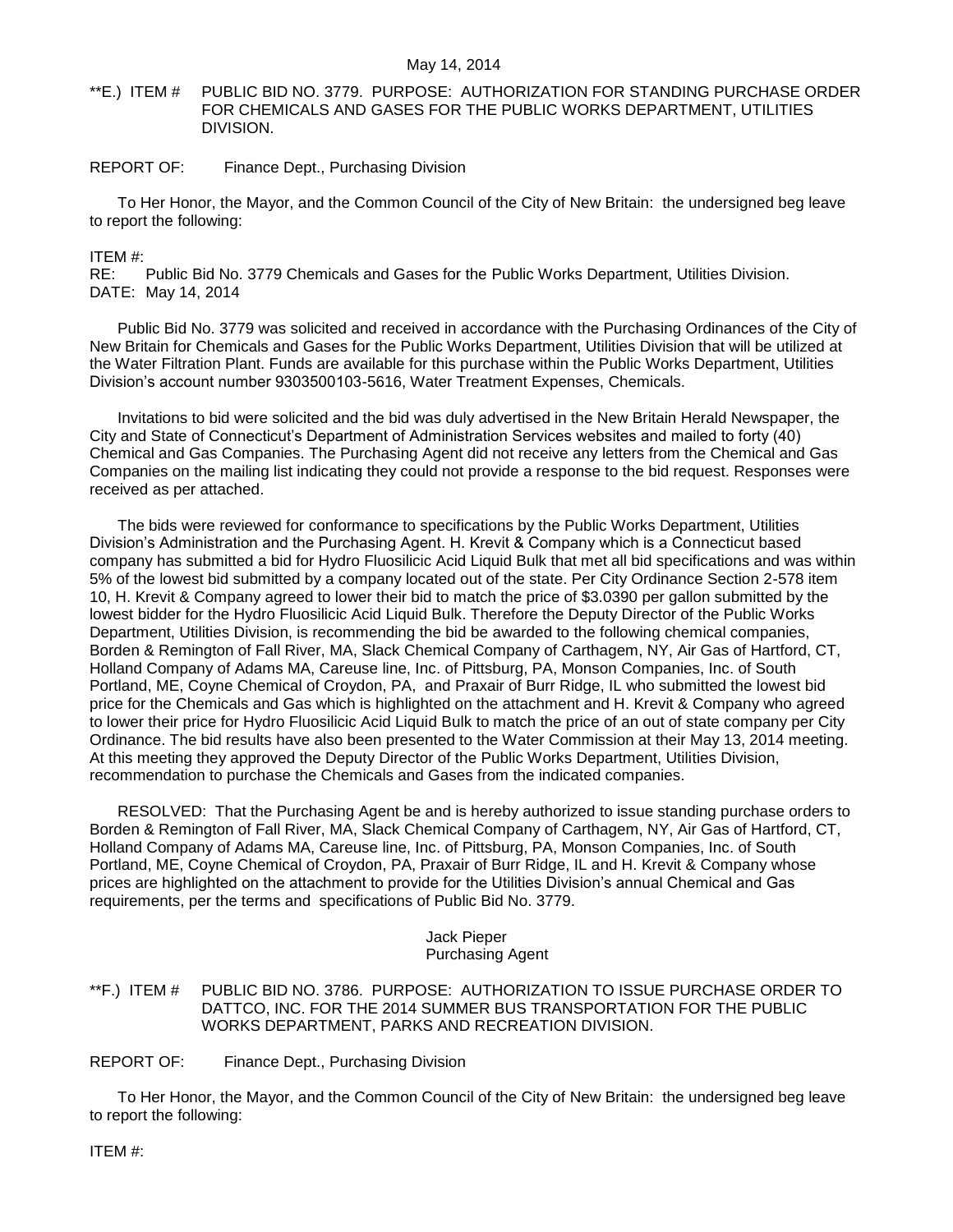RE: Public Bid No. 3786, Summer Bus Transportation for the Public Works Department, Parks and Recreation Division.

DATE: May 14, 2014

Public Bid No. 3786 was solicited and received in accordance with the Purchasing Ordinances of the City of New Britain for 2014 Summer Bus Transportation for the Public Works Department, Parks and Recreation Division. Funding will be available for this purchase in the Public Works Department, Parks and Recreation Division's Account Numbers 001420001-5440, Recreational Programs, Rental Supplies and Equipment and 001420001-5835, Recreational Programs, Programs.

Invitations to bid were solicited and the bid was duly advertised in the New Britain Herald Newspaper, the City and State of Connecticut's Department of Administration Services websites and mailed to nine (9) Bus Transportation Companies. The Purchasing Agent did not receive any letters from the Bus Transportation Companies on the mailing list who indicated that they could not provide a response to the bid request. The responses were received as per the attached.

The bid was reviewed for conformance to specifications by the Public Works Department, Parks and Recreation Division's Administration and the Purchasing Agent. Dattco Inc., a New Britain based company, was within 10% of the lowest bidder's price who was not a New Britain based company for the daily rate per bus. Dattco, Inc. was awarded the bid last year and provided the Summer Bus Transportation to the Parks and Recreation Division. Per City Ordinance Section 2-578 item 10, Dattco, Inc. agreed to lower their bid to match the prices submitted by the lowest bidder. Therefore the Deputy Director of the Public Works Department is recommending that the bid be awarded again to Dattco, Inc. of New Britain CT for providing Summer Bus Transportation to the Park and Recreation Division.

RESOLVED: That the Purchasing Agent is hereby authorized to enter into a contract and issue a Purchase Order to Dattco, Inc. of New Britain, CT for the 2014 Summer Bus Transportation for the Public Works Department, Parks and Recreation Division at a daily rate of \$182.00 per bus and at a rate of \$50.00 per hour for any additional buses needed, per the terms and specifications of Public Bid No. 3786.

## Jack Pieper Purchasing Agent

- <span id="page-7-0"></span>\*\*G.) ITEM # PUBLIC BID NO. 3787. PURPOSE: AUTHORIZATION TO ISSUE PURCHASE ORDER FOR \$69,903.00 FOR THE CRACK SEALING OF BITUMINOUS PAVEMENT OF VARIOUS CITY STREETS FOR THE PUBLIC WORKS DEPARTMENT.
- REPORT OF: Finance Dept., Purchasing Division

To Her Honor, the Mayor, and the Common Council of the City of New Britain: the undersigned beg leave to report the following:

## ITEM #:

RE: Public Bid No. 3787 Crack Sealing of Bituminous Pavement of Various City Streets for the Public Works Department

DATE: May 14, 2014

Public Bid No. 3787 was solicited and received in accordance with the Purchasing Ordinances of the City of New Britain for the Crack Sealing of Bituminous Pavement of Various City Streets for the Public Works Department. Funding is available for this purchase within the Public Works Department's account number 0082950302-5454, Capital Projects, Street Infrastructure Rehabilitation, Construction Contracts.

Invitations to bid were solicited and the bid was duly advertised in the New Britain Herald Newspaper, the City and State of Connecticut's Department of Administration Services websites and mailed to nineteen (19) Pavement Sealing Companies. The Purchasing Agent did not receive any letters from the Pavement Sealing Companies on the mailing list indicating they could not provide a response to the bid request. Responses were received as per attached.

The bids were reviewed for conformance to specifications by the Public Works Administration and the Purchasing Agent. Connecticut Sealcoating LLC, who is a Connecticut, based company, who submitted a bid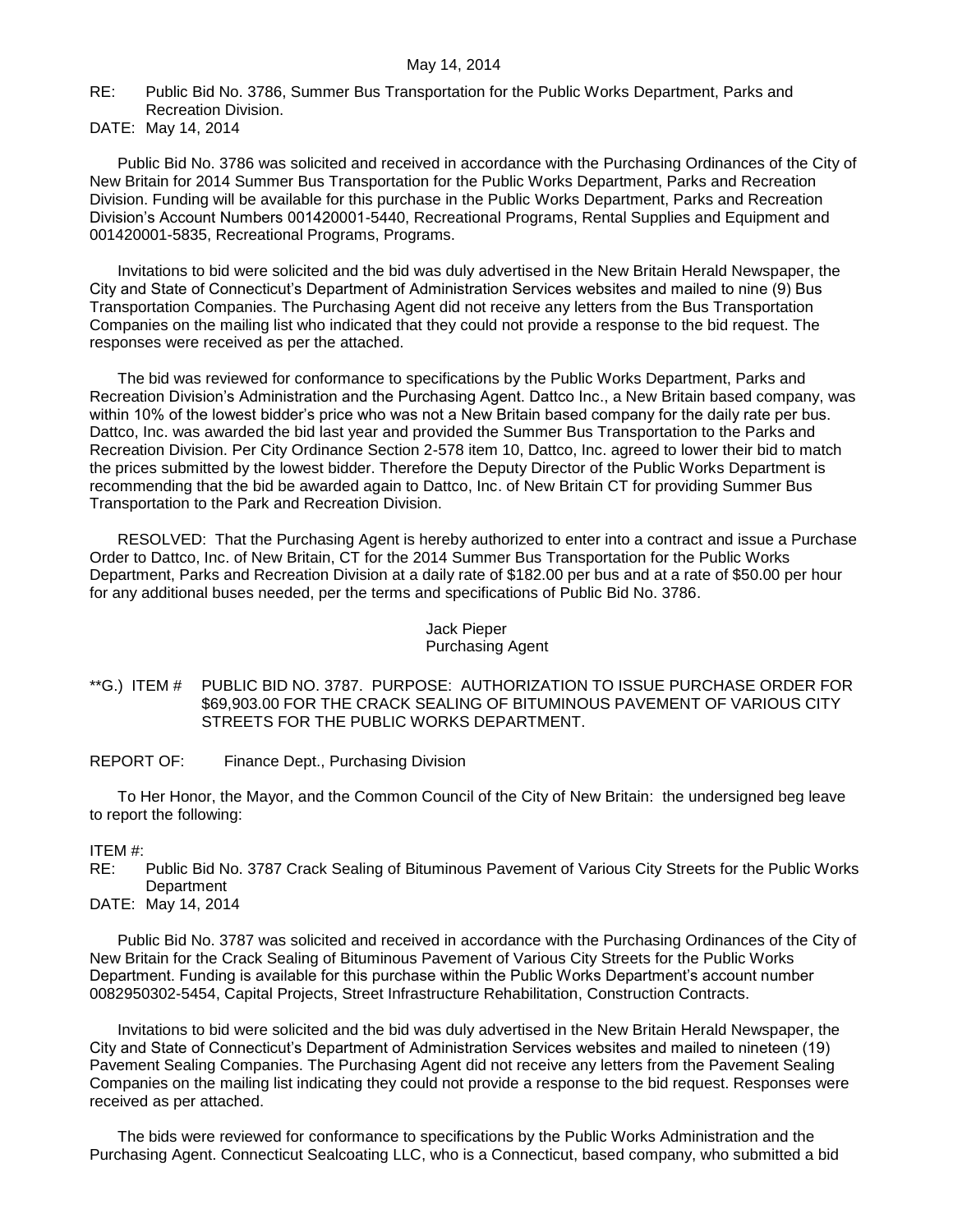that was within 5% of the lowest bidder's price who is located outside of the State of Connecticut. Because of this, Connecticut Sealcoating LLC had the right to lower their price per City Ordinance Section 2-578, Item 10 and the bid specifications. The Purchasing Agent talked to Connecticut Sealcoating LLC and has received documentation from them. They indicated that they would lower their price to match that of the lowest bid submitted by the out of state bidder. Therefore the Public Works Director is recommending that the bid be awarded to Connecticut Sealcoating LLC who met all of the bid specifications for the Crack Sealing of Bituminous Pavement of Various City Streets.

RESOLVED: That the Purchasing Agent is hereby authorized to issue a purchase order for \$69,903.00 and enter into a contract and with Connecticut Sealcoating LLC of Bethlehem, CT for the Crack Sealing of Bituminous Pavement of Various City Streets for the Public Works Department per the terms and specifications of Public Bid No. 3787

#### Jack Pieper Purchasing Agent

#### <span id="page-8-0"></span>\*\*H.) ITEM # PUBLIC BID NO. 3788. PURPOSE: AUTHORIZATION TO ISSUE PURCHASE ORDER TO PROVIDE HEATING AND AIR CONDITIONING MAINTENANCE AND REPAIRS AT THE SENIOR CENTER.

REPORT OF: Finance Dept., Purchasing Division

To Her Honor, the Mayor, and the Common Council of the City of New Britain: the undersigned beg leave to report the following:

# ITEM #:

Public Bid No. 3788 Heating and Air Conditioning Maintenance and Repairs at the Senior Center DATE: May 14, 2014

Public Bid No. 3788 was solicited and received in accordance with the Purchasing Ordinances of the City of New Britain for Heating and Air Conditioning Maintenance and Repairs at the Senior Center. Funding is available for this purchase within the Senior Center's account number 001523002-5435, Building, General Maintenance and Repairs.

Invitations to bid were solicited and the bid was duly advertised in the New Britain Herald Newspaper, the City and State of Connecticut's Department of Administration Services websites and mailed to thirty-four (34) Heating and Air Conditioning Maintenance and Repair Companies. The Purchasing Agent did not receive any letters from the Heating and Air Conditioning Maintenance and Repair Companies on the mailing list who indicated they could not respond to the bid request. The responses were received as per the attached.

The bids were reviewed for conformance to specifications by the Senior Center Director and the Purchasing Agent. Therefore the Director of the Senior Center is recommended that the bid be awarded for three (3) years for Option A that includes full maintenance, repairs, emergency repairs, travel costs and parts to Modern Mechanical Services, Inc. of Farmington, CT who was the lowest bidder and met all of the bid specifications.

RESOLVED: That the Purchasing Agent is hereby authorized to enter into a contract with and issue a Purchase Order to Modern Mechanical Services, Inc. of Farmington, CT to provide Heating and Air Conditioning Maintenance and Repairs at the Senior Center from July 1, 2014 to June 30, 2017 at a price of \$ 11,952.00 per year to include full maintenance, repairs, emergency repairs, travel costs and parts per the terms and conditions of Public Bid No. 3788.

> Jack Pieper Purchasing Agent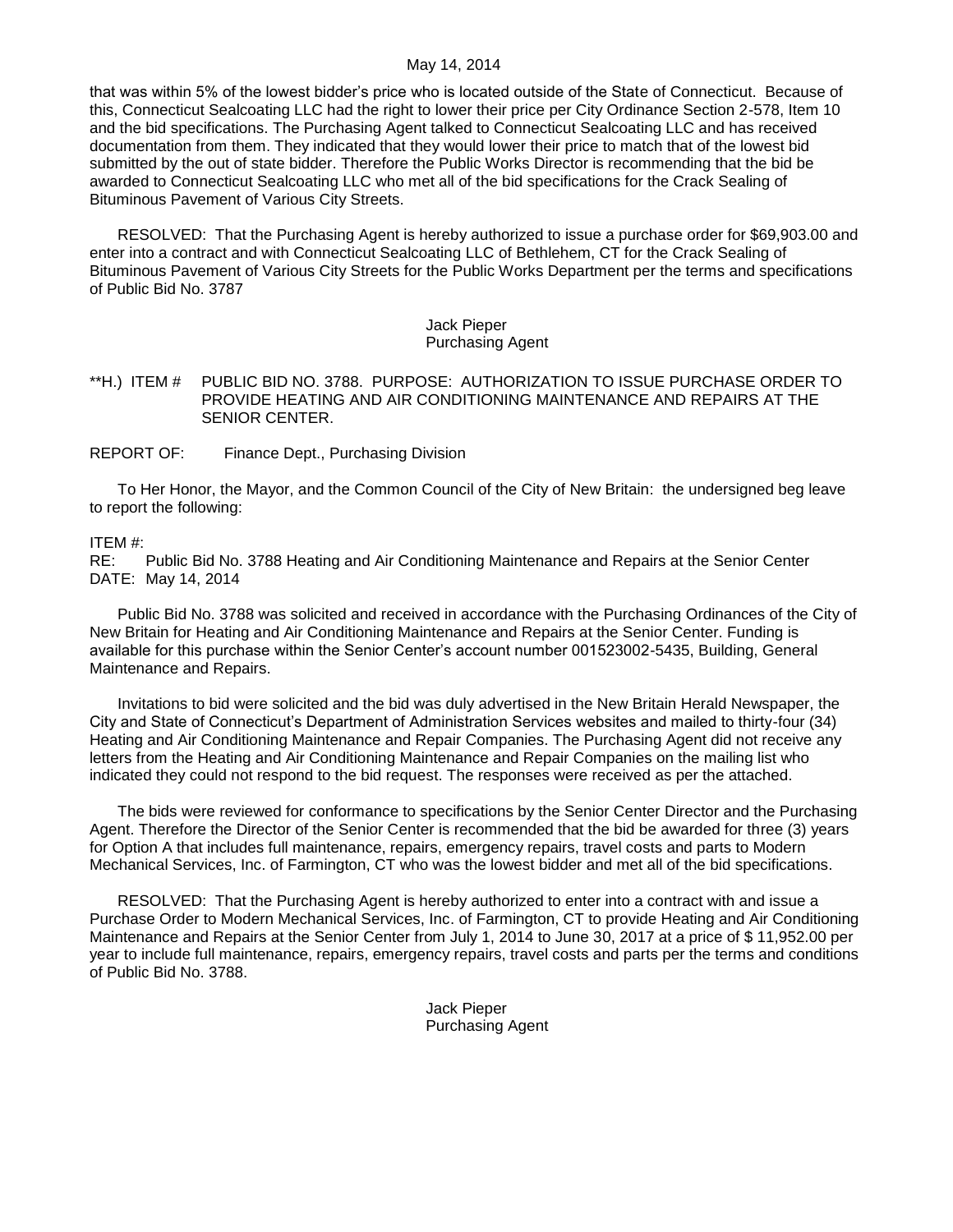- <span id="page-9-0"></span>\*\*I.) ITEM # ON-CALL ENGINEERING SERVICES. PURPOSE: AUTHORIZATION TO ISSUE PURCHASE ORDER FOR \$49,700.00 FOR THE SHUTTLE MEADOW RESERVOIR CANAL LEAKAGE INVESTIGATION.
- REPORT OF: Finance Dept., Purchasing Div.

To Her Honor, the Mayor, and the Common Council of the City of New Britain: the undersigned beg leave to report the following:

| ITEM #: |                                     |
|---------|-------------------------------------|
| RE:     | <b>On-Call Engineering Services</b> |
| DATE:   | May 14, 2014                        |

The following on-call engineering project has been requisitioned following the award by the Common Council for on-call engineering contracts, Bid #3620, approved at its Regular Meeting of October 26, 2011

| Project Name: | Shuttle Meadow Reservoir Canal Leakage Investigation              |
|---------------|-------------------------------------------------------------------|
| Vendor:       | Comprehensive Environmental, Inc.                                 |
| Amount:       | \$49,700.00                                                       |
| Line Items:   | 9303501100-5331 Water Capital Improvements, Professional Services |
| Requested By: | <b>Public Works Department, Utilities Division</b>                |

Scope: Comprehensive Environmental, Inc. will conduct a site visit of the Shuttle Meadow Reservoir Cannel. The site visit will determine if water existing in the rear yards of residential properties along the reservoir cannel is from the cannel leaking through the embankment or if it is naturally occurring from groundwater flowing into the area. Comprehensive Environmental, Inc. will conduct a boring program in the area to create three (3) observation wells. The wells will help to provide data of the bedrock surface to indicate where the water is going from. They will then conduct dye and water quality testing of the water in the wells to determine the source of the water. Comprehensive Environmental, Inc. will also conduct interviews with homeowners who live along the cannel and to inspect their homes if they have any wet basement issues. Comprehensive Environmental, Inc. then will assemble all the data from the drilling and geophysical activities and prepare a summary report. They will meet with the Utilities Division to discuss the results of their tests and give the summery report to them. The report will indicate their recommendations to stop the leakage issues if it is coming from the reservoir cannel and the estimated cost to make the needed repairs or improvements.

RESOLVED: That the Purchasing Agent be and is hereby authorized to issue a Purchase Order for \$49,700.00 to Comprehensive Environmental, Inc. of New Britain, CT for the Shuttle Meadow Reservoir Canal Leakage Investigation.

> Jack Pieper Purchasing Agent

- <span id="page-9-1"></span>\*\*J.) ITEM # ON-CALL ENGINEERING SERVICES. PURPOSE: AUTHORIZATION TO ISSUE PURCHASE ORDER FOR \$42,830.00 FOR LANDFILL AND RECYCLING CENTER COMPLIANCE MONITORING DURING 2014.
- REPORT OF: Finance Dept., Purchasing Div.

To Her Honor, the Mayor, and the Common Council of the City of New Britain: the undersigned beg leave to report the following:

ITEM #: RE: Cn-Call Engineering Services<br>
DATE: Mav 14, 2014 May 14, 2014

The following on-call engineering project has been requisitioned following the award by the Common Council for on-call engineering contracts, Bid #3620, approved at its Regular Meeting of October 26, 2011

Project Name: Landfill and Recycling Center Compliance Monitoring during 2014 Vendor: CMG Environmental, Inc. Amount: \$42,830.00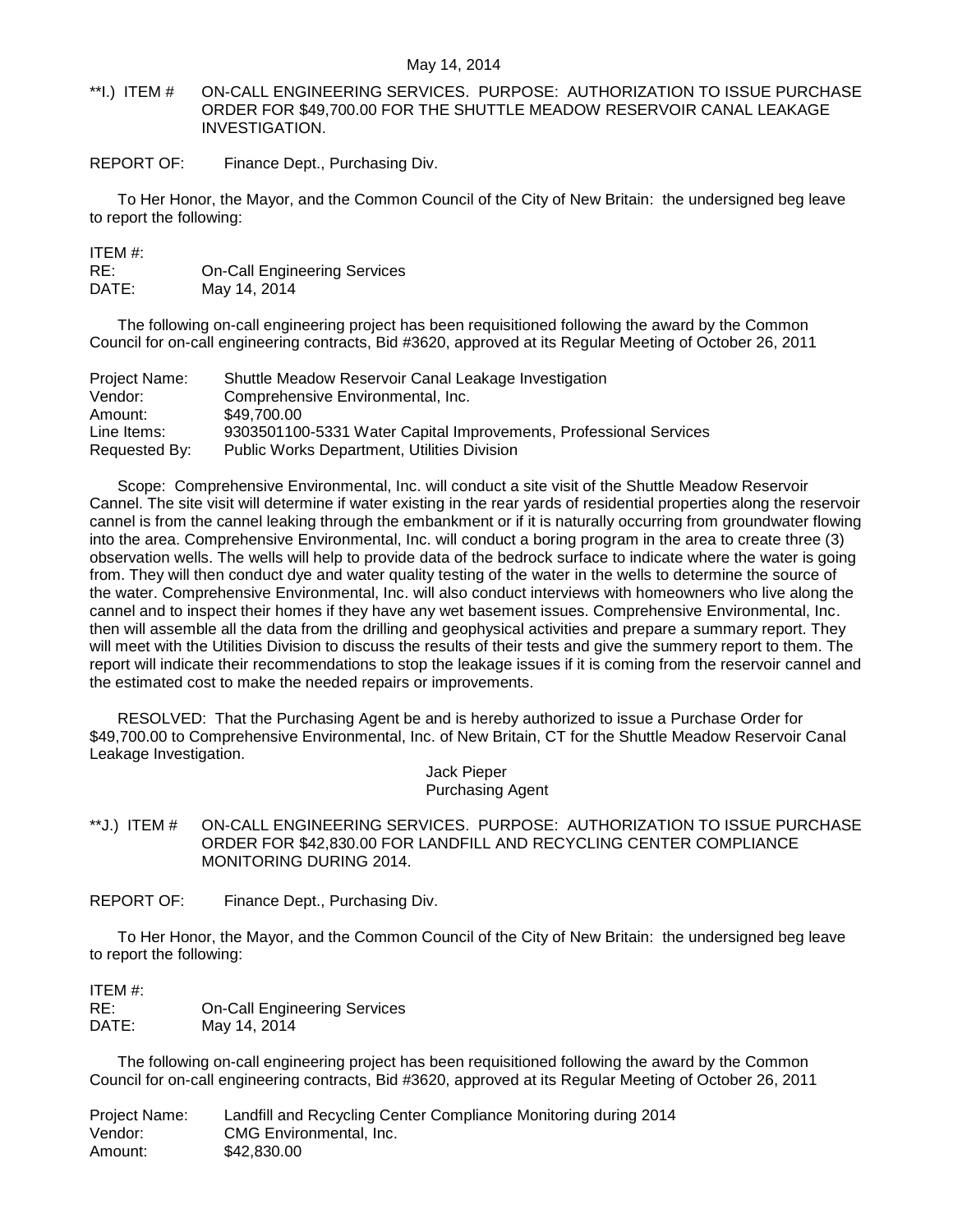Line Items: 001315004-5331 Sanitation, Professional Services Requested By: Public Works Department, Engineering Division

Scope: The City of New Britain, under DEEP consent order WSWDS08014, is required to conduct quarterly ground water and other related monitoring at the New Britain Landfill on Deming Road in Berlin and at the New Britain Residential Recycling Center on Christian Lane in Berlin. Failure to comply with these requirements may subject the City to fines imposed by DEEP. Other towns have been fined \$8,000 for failing to perform similar testing. Sampling for the first quarter of 2014 was due by April 1<sup>st</sup> and the second quarter is due by July 1<sup>st</sup>. CMG Environmental, Inc. has provided a scope of work to conduct this quarterly monitoring at the Landfill as well as the other required monitoring at the City's Recycling Center. Quarterly, semi-annual and annual summary reports of the testing and monitoring results will be created. These reports will include water quality, ground water elevations and flow maps. The reports will include items such as tabulated analytical data and exceedances of National Primary Drinking Water Standards and the Connecticut Department of Health Services Standards. The evaluation will be submitted to the Public Works Department for review and approval before being sent to the Connecticut DEEP. CMG Environmental, Inc. will also meet with the Public Works Department to discuss the results of their tests.

RESOLVED: That the Purchasing Agent be and is hereby authorized to issue a Purchase Order for \$42,830.00 to CMG Environmental, Inc. of New Britain, CT for Landfill and Recycling Center Compliance Monitoring during 2014.

Jack Pieper Purchasing Agent

<span id="page-10-0"></span>\*\*K.) ITEM # COOPERATIVE PURCHASING. PURPOSE: AUTHORIZATION TO ISSUE PURCHASE ORDER FOR \$30,007.04 FOR 394 TONS OF BITUMINOUS ASPHALT FOR THE PUBLIC WORKS DEPARTMENT.

REPORT OF: Finance Dept., Purchasing Division

To Her Honor, the Mayor, and the Common Council of the City of New Britain: the undersigned beg leave to report the following:

ITEM #:

RE: Cooperative Purchasing, Bituminous Asphalt for Public Works Department DATE: May 14, 2014

In accordance with City Code of Ordinances, Chapter 2, Article VIII, Division 1, Section 2-538 (a), a purchase order was requested by the Public Works Department, for the following under the State of Connecticut's Cooperative Purchasing Plan:

| Supplier                                    | <b>Description</b>        | Quantity | Unit Price | Total Price |
|---------------------------------------------|---------------------------|----------|------------|-------------|
| Tilcon Connecticut Inc.<br>New Britain, CT. | <b>Bituminous Asphalt</b> | 394 Tons | \$76.16    | \$30,007.04 |

The Public Works Department requested a purchase order for the purchase of Bituminous Asphalt utilizing the State of Connecticut's Contract Award #13PSX0288. The Public Works Department needs to make repairs to City Streets. The Bituminous Asphalt is needed to fill in pot holes, conduct minor repairs to the streets that the snow and ice caused damage to during the past winter season and repave areas that utility trench repairs are going to be conducted or the replacement of storm drains. The work needs to be completed soon to ensure the safety of the public who are driving on the streets. Funding is available for this purchase from the Public Works Department's Account Numbers 0082950302-5659, Infrastructure Bond, and Operating Materials and 001315005-5659, Street, Highways, Operating Material and Supplies.

RESOLVED: That the Purchasing Agent is hereby authorized to issue a purchase order for \$30,007.04 to Tilcon Connecticut Inc. of New Britain, CT. for the purchase of 394 tons of Bituminous Asphalt for the Public Works Department, utilizing the State of Connecticut's Cooperative Purchasing Plan, Contract Award #13PSX0288.

> Jack Pieper Purchasing Agent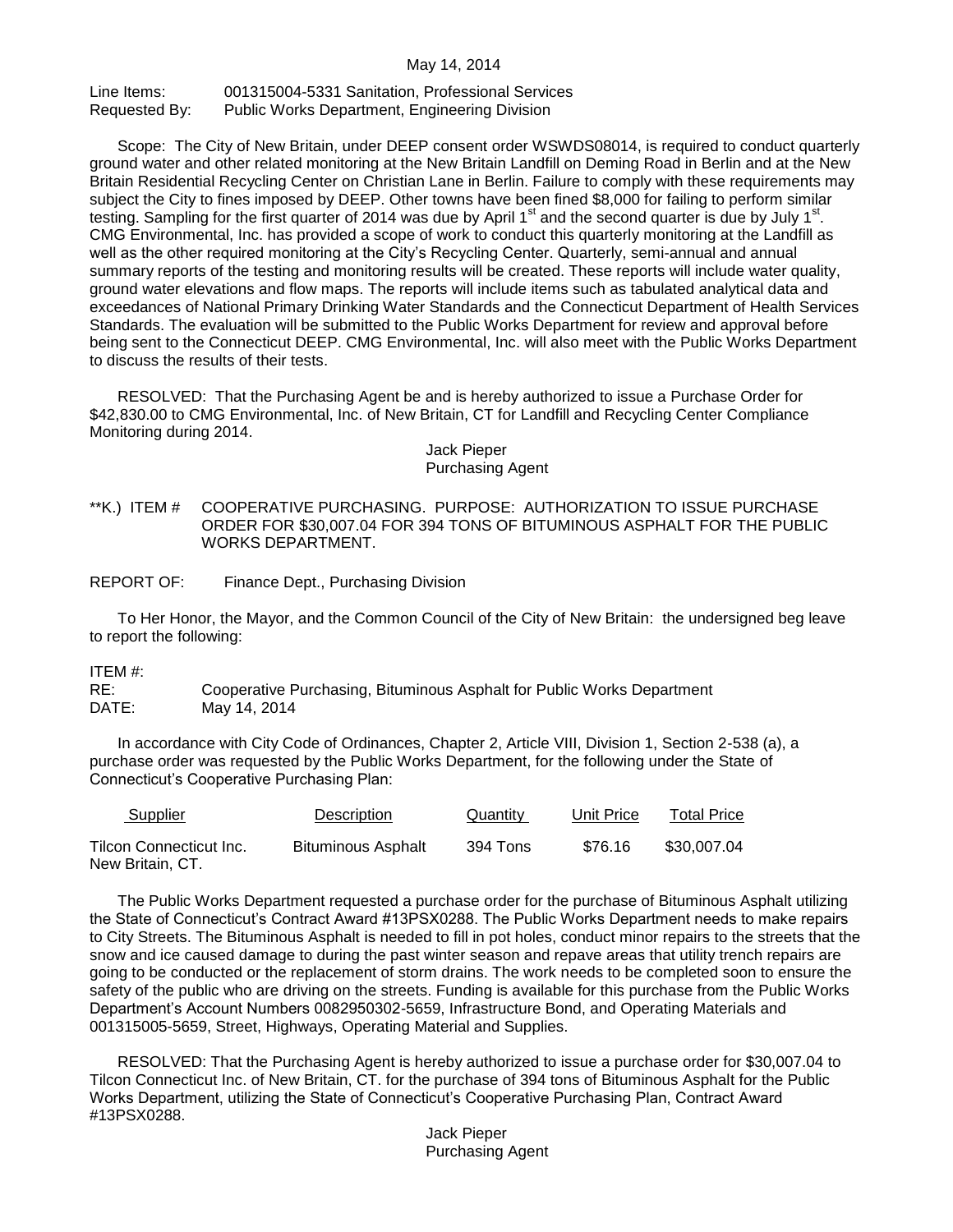## **HEALTH DEPARTMENT**

- <span id="page-11-0"></span>\*\*L.) ITEM # ANNUAL REPORT. PURPOSE: RECEIPT OF ANNUAL REPORT FROM THE BOARD OF HEALTH.
- REPORT OF: Health Department

To Her Honor, the Mayor, and the Common Council of the City of New Britain: the undersigned beg leave to report the following:

ITEM #:

RE: Annual Report

Code of Ordinances, Sec 12-27, requires the Board of Health annually submit a formal report to the Common Council of the City of New Britain.

Resolved: that the Board of Health Annual Report for 2013 – 2014 has been submitted to Mayor Erin E. Stewart and the Common Council of the City of New Britain.

#### Sergio Lupo Director of Health

# **HUMAN RIGHTS AND OPPORTUNITIES DEPARTMENT**

- <span id="page-11-1"></span>\*\*M.) ITEM # ANNUAL REPORT. PURPOSE: RECEIPT OF ANNUAL REPORT FROM THE COMMISSION ON HUMAN RIGHTS AND OPPORTUNITIES.
- REPORT OF: Human Rights and Opportunities Department

To Her Honor, the Mayor, and the Common Council of the City of New Britain: the undersigned beg leave to report the following:

ITEM #:

RE: Annual Report

Code of Ordinances, Sec 2-196 (1), requires the submission of annual reports from the Commission on Human Rights and Opportunities.

Resolved: that the Commission on Human Rights and Opportunities Annual Report for Fiscal Year 2013 – 2014 has been submitted to Mayor Erin E. Stewart and the Common Council of the City of New Britain.

> Elba Mercado Human Rights and Opportunities

## **DEPARTMENT OF PUBLIC WORKS**

<span id="page-11-2"></span>\*\*N.) ITEM # SEWER USER FEES. PURPOSE: INCREASE OF SEWER USER RATE.

REPORT OF: Department of Public Works

To Her Honor, the Mayor, and the Common Council of the City of New Britain: the undersigned beg leave to report the following:

ITEM #:

RE: 2014 – 2015 SEWER USER FEES

On May 5, 2014 the Board of Public Works, acting as the Water Pollution Control Authority, held a required Public Hearing on the 2014-2015 Sewer User Fee rates.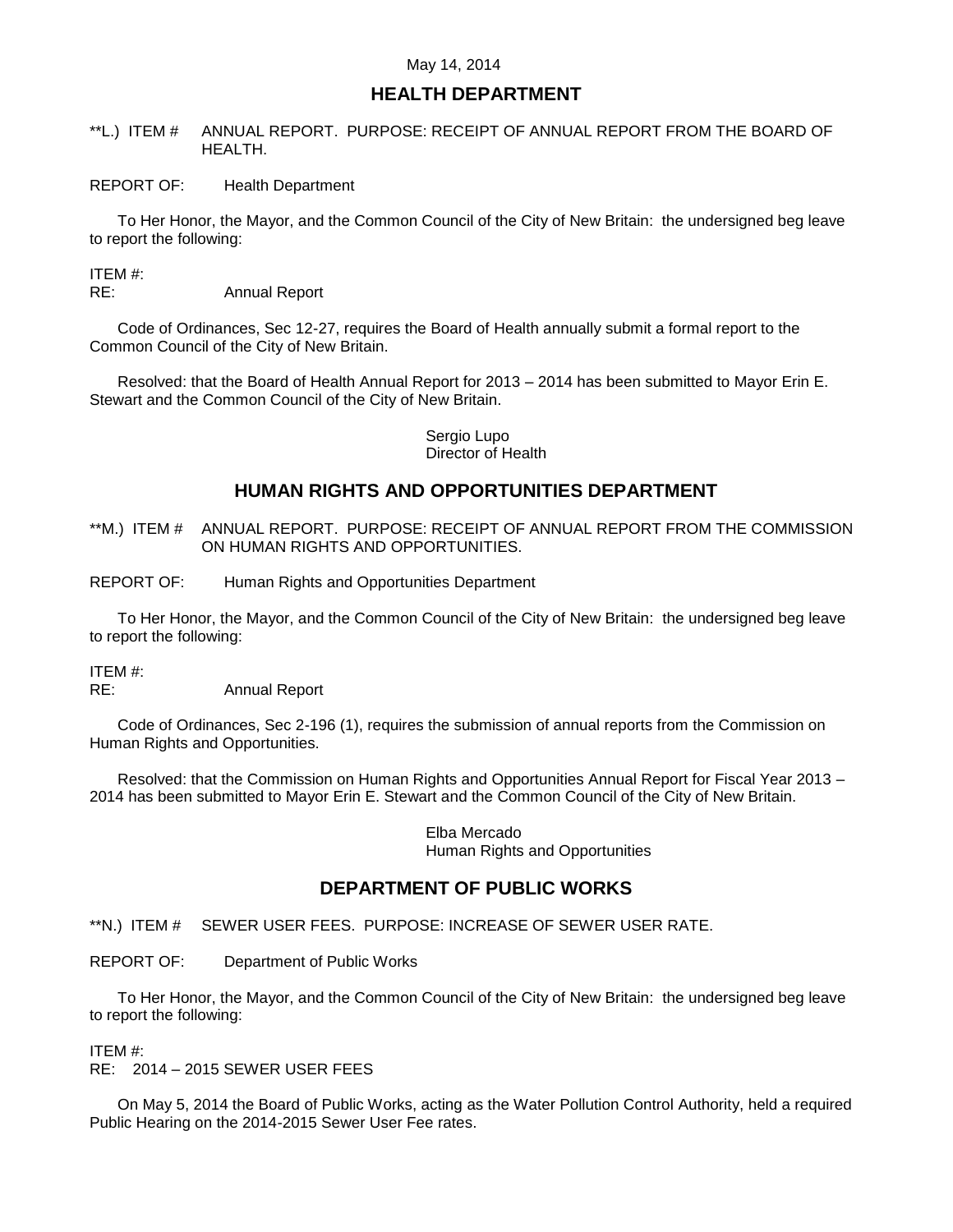At its meeting immediately following the Public Hearing, the Board of Public Works approved the sewer user rate of \$3.40/ccf. This is an increase of \$.56 from fiscal year 2013-2014 rate of \$2.84/ccf.

Mark E. Moriarty, Director Public Works

## **WATER DEPARTMENT**

<span id="page-12-0"></span>\*\*O.) ITEM # ANNUAL REPORT. PURPOSE: RECEIPT OF ANNUAL REPORT FROM THE BOARD OF WATER COMMISSION.

REPORT OF: Water Department

To Her Honor, the Mayor, and the Common Council of the City of New Britain: the undersigned beg leave to report the following:

# ITEM #:

RE: Annual Report

Code of Ordinances, Sec 23-132, requires the submission of annual reports from the Board of Water Commission.

Resolved: that the Board of Water Commission Annual Report for Fiscal Year ending June 30, 2013 has been submitted to Mayor Erin E. Stewart and the Common Council of the City of New Britain.

> Gil Bligh Deputy Director of Public Works Water/Sewer Division

## **REPORTS RETURNED FROM COMMITTEE**

# **ADMINISTRATION, FINANCE AND LAW**

<span id="page-12-1"></span>\*\*P.) ITEM # CLAIMS SUBCOMMITTEE. PURPOSE: SETTLEMENT OF CLAIMS.

REPORT OF: COMMITTEE ON ADMINISTRATION, FINANCE AND LAW

To Her Honor, the Mayor, and the Common Council of the City of New Britain: the undersigned beg leave to report the following:

## ITEM #:

RE: Settlement of Claims

The Committee on Administration, Finance and Law and the Standing Claims Subcommittee of the Committee on Administration, Finance and Law at a regular meeting held on Wednesday evening, May 7, 2014, at 6:30 PM, having held public hearings and made investigations of said claims, respectfully beg leave to recommend the following:

RESOLVED; that the sum of \$307.51 be paid to Wanda Radzewicz of 25 Cranston Terrace, New Britain, Conn., in full settlement of her claim of property damage sustained as a result of hitting a hole on January 12, 2014.

> Alderman Carlo Carlozzi, Jr. **Chair**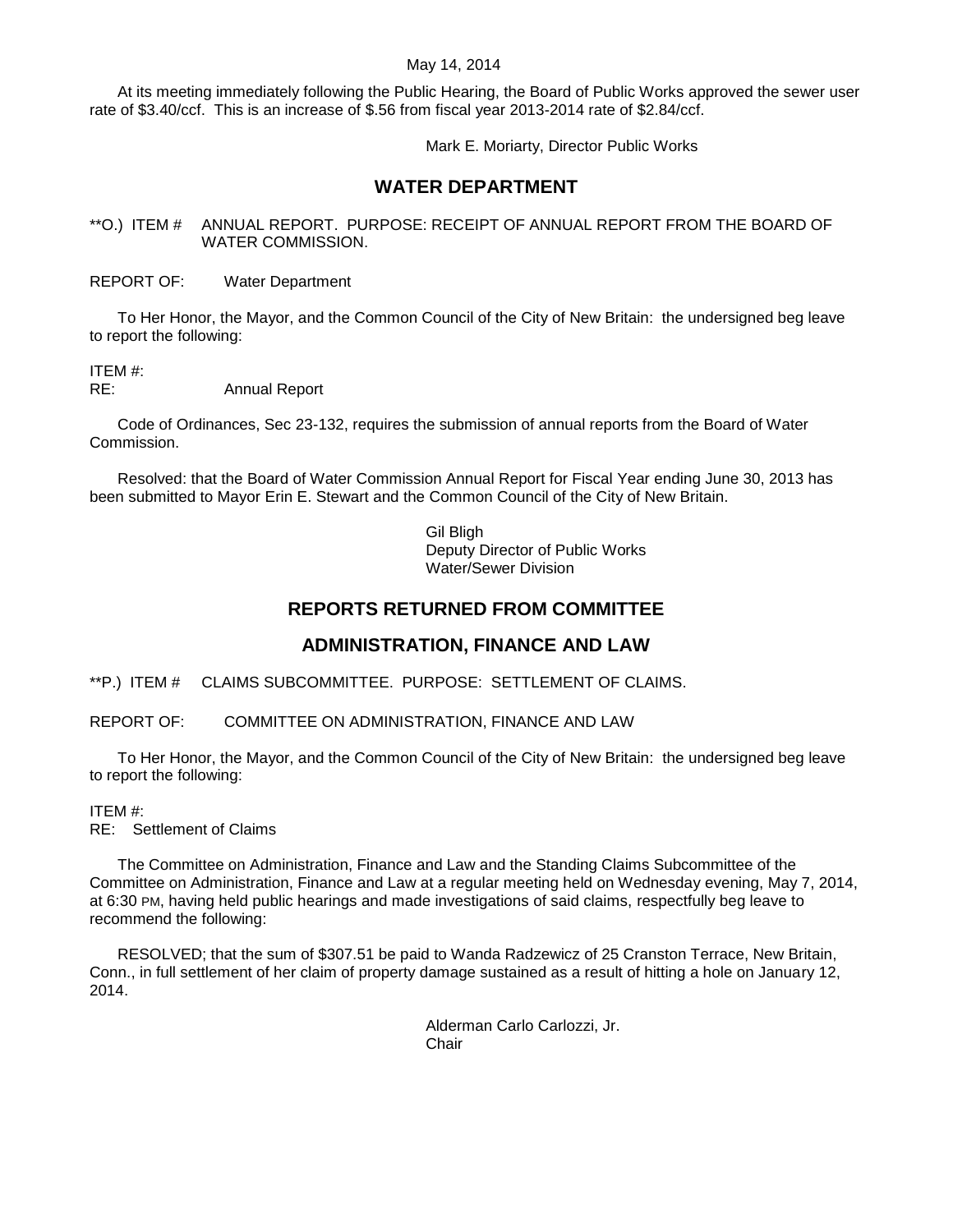## **NEW RESOLUTIONS**

<span id="page-13-0"></span>1.) ITEM # LoCIP APPROPRIATIONS. PURPOSE: TRANSFER OF FUNDS TO NEWLY CREATED 2014 NEW BRITAIN LANDFILL FINAL CLOSURE PROJECT, BID NO. 3773. M. TRUEWORTHY, C. CARLOZZI, JR., E. MAGNUSZEWSKI, D. NAPLES, E. SANCHEZ

## Item # **RE: FY 11 and FY 12 LOCIP Fund Budget Transfer**

To Her Honor, the Mayor, and the Common Council of the City of New Britain: the undersigned beg leave to recommend the adoption of the following:

Resolution Purpose: To close or reduce several LOCIP appropriations of previous year's projects in order to transfer the funds to the newly created 2014 New Britain Landfill Final Closure Project, Bid No. 3773.

Whereas, The City of New Britain, under DEEP Consent Order WSWDS08014, is required to install the final cover system on the entire disposal area of the New Britain Bulky Waste Landfill located at 142 Deming Road, Berlin, CT by December 15, 2014, and

Whereas, The City of New Britain has been awarded a \$1.0M Grant by the Department of Energy and Environmental Protection and has \$400K in the Environmental Bond to provide funding for the closure of the New Britain Landfill, and

Whereas, The Landfill Final Closure Project bid came in slightly higher than expected at \$1,434,159 and an additional \$34,159 is required to the cover the cost of the Landfill Closure Project, and

Whereas, Several Public Works LOCIP projects have balances that can be closed out or transferred to cover the balance of the Landfill Closure Project,

Therefore, be it RESOLVED, that the Finance Department, in conjunction with the State of Connecticut, perform the following LOCIP transfers and open a new LOCIP account for the New Britain Landfill Final Closure Project.

| Account          | Description                 | Current       | Increase / | Revised       |
|------------------|-----------------------------|---------------|------------|---------------|
|                  |                             | <b>Budget</b> | (Decrease) | <b>Budget</b> |
| 2131500111-52041 | FY 11 Sidewalk Improvements | \$190,681     | (\$1,672)  | \$189,009     |
| 2131500112-52041 | FY 12 Sidewalk Improvements | \$200,000     | (\$9,868)  | \$190,132     |
| 2131500112-52070 | FY 12 Streetscape Imp       | \$239,082     | (\$22,619) | \$216,463     |
|                  | Downtown Phase 1 Part 2     |               |            |               |
|                  |                             | Total         | (\$34,159) |               |

From:

| To:              |                            |               |  |                         |               |
|------------------|----------------------------|---------------|--|-------------------------|---------------|
| Account          | <b>Description</b>         | Current       |  | Increase /              | Revised       |
|                  |                            | <b>Budget</b> |  | (Decrease)              | <b>Budget</b> |
| 2131500114-52081 | New Britain Landfill Final |               |  | $\frac{1}{2}$ \$ 34.159 | \$34,159      |
|                  | Closure Project            |               |  |                         |               |

Alderman Michael Trueworthy Alderman Carlo Carlozzi, Jr. Alderwoman Eva Magnuszewski Alderman Don Naples Alderman Emmanuel Sanchez

<span id="page-13-1"></span>2.) ITEM # CONVEYANCE OF PROPERTY. PURPOSE: PURCHASE AND SALE AGREEMENT FOR 66 BARNES STREET. M. TRUEWORTHY

Item # RE: Purchase and Sale Agreement with Vito Previti and Tammi Antolini-Previti for 66 Barnes Street

To Her Honor, the Mayor, and the Common Council of the City of New Britain: the undersigned beg leave to recommend the adoption of the following: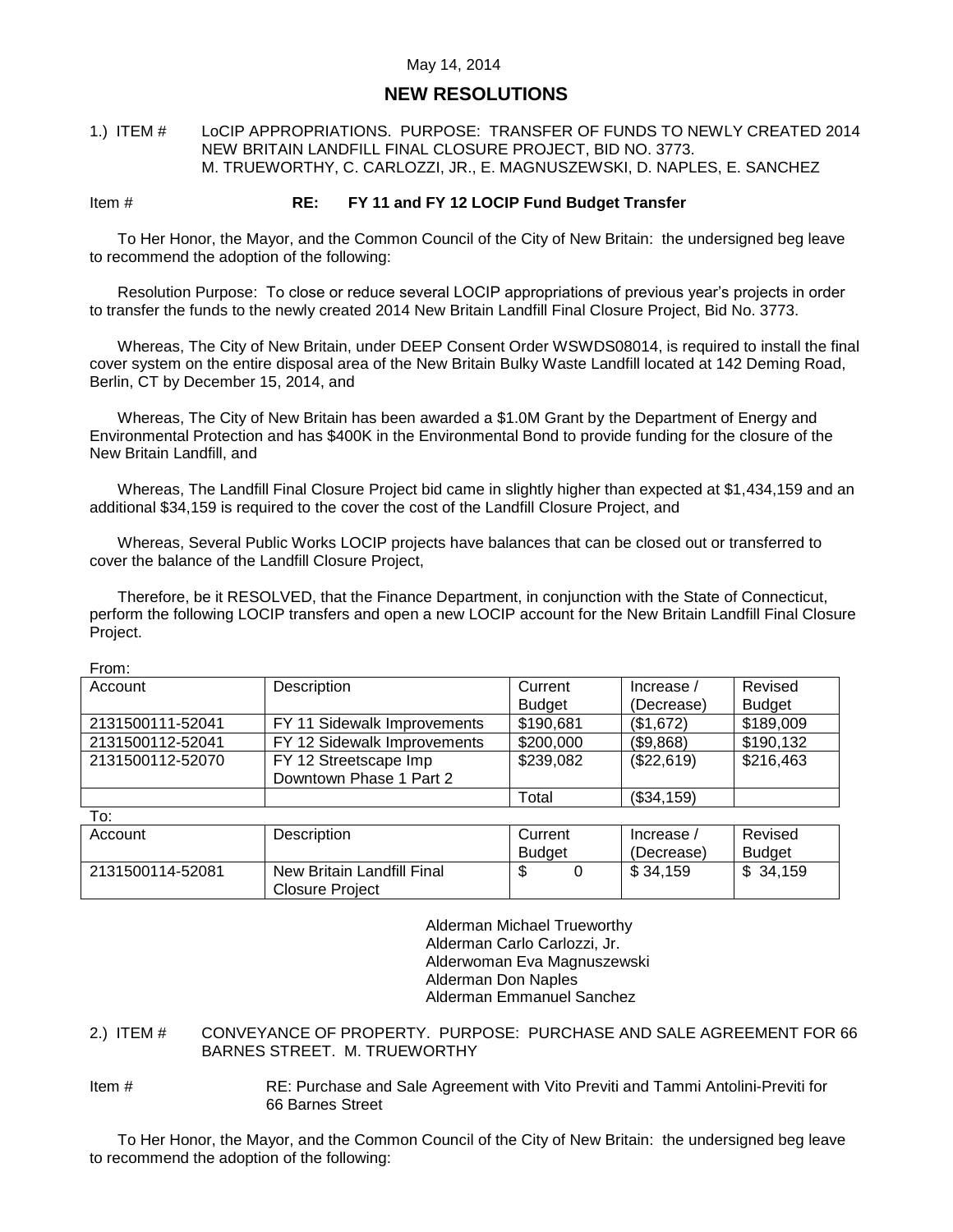Resolution Summary: PURPOSE. To convey a City of New Britain-owned property for rehabilitation and housing.

WHEREAS, the City of New Britain currently owns property known as 66 Barnes Street which had been acquired through the foreclosure process and has been vacant since 11/30/12; and

WHEREAS, Vito Previti and Tammi Antolini-Previti have offered to purchase the property for Sixteen Thousand Dollars (\$16,000.00) and will rehabilitate the condition of the building; and

WHEREAS, Vito Previti and Tammi Antolini-Previti are owners of Vito and Sons Remodeling LLC and have had past experience in improving the appearance and condition of residential property. They propose to add an addition to the building to increase the square footage, as well as new framing, new siding, new roofing and new mechanics; and

WHEREAS, it is in the best interest of the City of New Britain to have this property rehabbed and restored to the grand list; now, therefore, be it

RESOLVED, that Erin E. Stewart, Mayor, be and is hereby authorized to negotiate and execute on behalf of the City of New Britain a Purchase and Sales Agreement with Vito Previti and Tammi Antolini-Previti for property known as 66 Barnes Street and to execute any and all documents necessary for the conveyance of said property in accordance with the terms of said agreement at a sales price not less than Sixteen Thousand Dollars (\$16,000.00).

> Alderman Michael Trueworthy Liaison Property Management

<span id="page-14-0"></span>3.) ITEM # CONVEYANCE OF PROPERTY. PURPOSE: PURCHASE AND SALE AGREEMENT FOR 54 UNION STREET. M. TRUEWORTHY

Item # RE: Purchase and Sale Agreement with New Britain Social Club for 54 Union Street

To Her Honor, the Mayor, and the Common Council of the City of New Britain: the undersigned beg leave to recommend the adoption of the following:

Resolution Summary: PURPOSE. To convey a City of New Britain-owned property to be used as an offstreet parking lot for New Britain Social Club functions.

WHEREAS: The City of New Britain currently owns a vacant .18 acre lot known as 54 Union Street which had been acquired through the foreclosure process and has been vacant since 6/13/11; and

WHEREAS: The New Britain Social Club located at 145 North Street, New Britain, CT., has offered to purchase the property to be utilized as overflow parking in connection with their functions; and

WHEREAS: The New Britain Social Club has offered to purchase the property for Five Thousand Dollars (\$5,000.00); and

WHEREAS: it is in the best interests of the City of New Britain to have this property turned into a useful and productive space and restored to the grand list; now, therefore, be it

RESOLVED, That Erin E. Stewart, Mayor, be and is hereby authorized to negotiate and execute on behalf of the City of New Britain a Purchase and Sales Agreement with The New Britain Social Club for property known as 54 Union Street and to execute any and all documents necessary for the conveyance of said property in accordance with the terms of said agreement at a sale price of not less than Five Thousand Dollars (\$5,000.00).

> Alderman Michael Trueworthy Liaison Property Management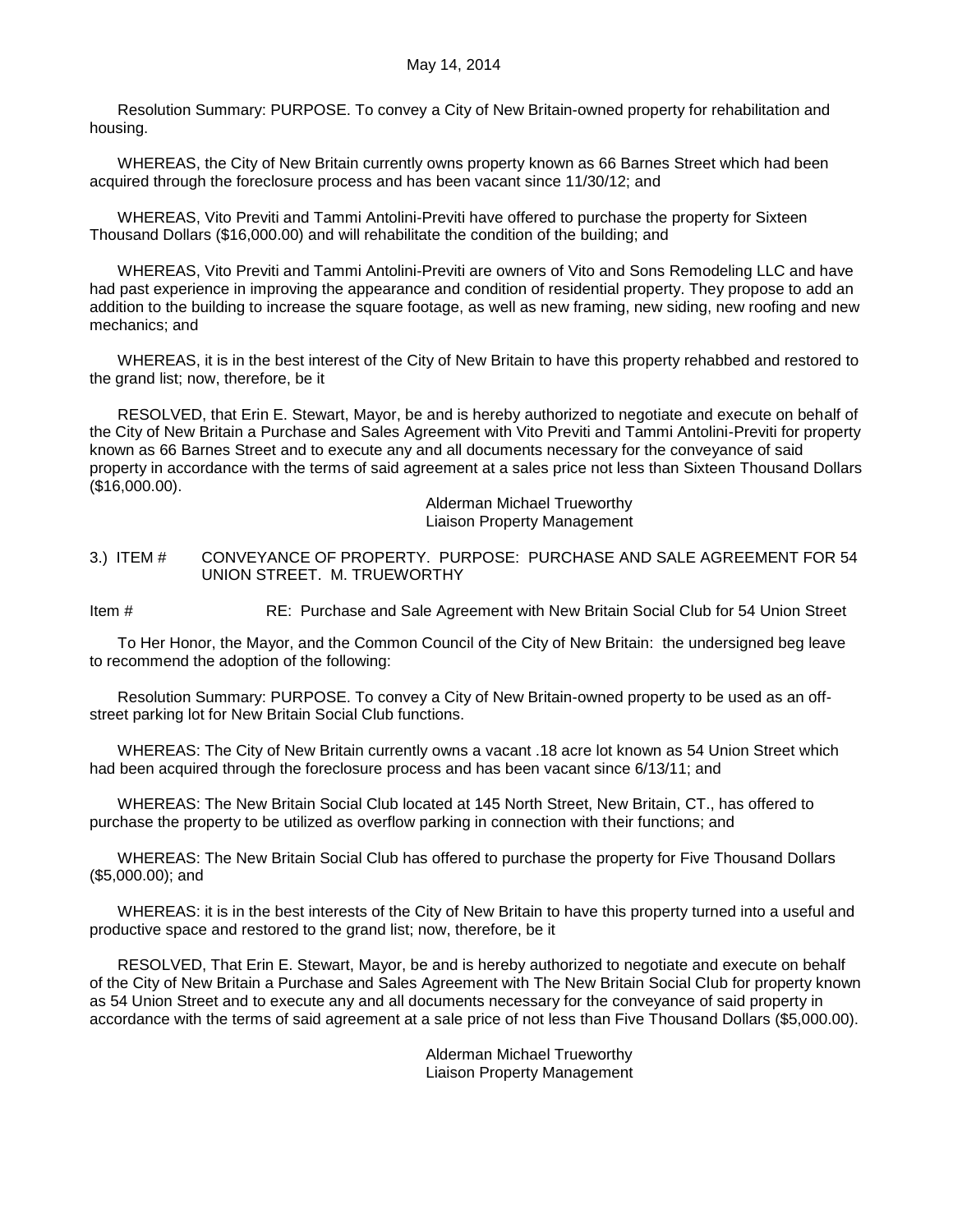#### <span id="page-15-0"></span>4.) ITEM # PRIVATE WATER SERVICE AGREEMENT. PURPOSE: MODIFICATION AND ASSIGNMENT OF WATERLINE EASEMENT. A. PLATOSZ

## Item # RE: ASSIGNMENT OF WATERLINE EASEMENT

To Her Honor, the Mayor, and the Common Council of the City of New Britain: the undersigned beg leave to recommend the adoption of the following:

WHEREAS, Tomasso Brothers, Inc. ("TBI") and the City of New Britain Board of Water Commissioners ("Board") entered into a Private Water Service Agreement June 10, 1997 for the provision of municipal water service for domestic and fire protection to TBI's commercial development located on or near North Mountain Road, New Britain, Connecticut and Loon Lake Road, Plainville, Connecticut (the "Private Water Service Agreement"); and

WHEREAS, in conjunction with and in furtherance of the Private Water Service Agreement, TBI granted a Waterline Easement to the City of New Britain dated June 10, 1997 and recorded in Volume 336 at Page 227 of the Plainville Land Records (hereinafter "Easement"); and

WHEREAS, pursuant to the Private Water Service Agreement, TBI transferred to the Board the water distribution system constructed by TBI on or near the area encompassed by the Easement, including the pump station and its building and its equipment, fixtures, machinery and other systems (collectively, "Water System"); and

WHEREAS, due to the magnitude of the development currently under construction and future development of the Plainville portion of the land envisioned, the pump station will require upgrading; and

WHEREAS, it has been determined by the Board of Water Commissioners that it would be in the best interest of the City of New Britain to sell the water necessary to service the proposed commercial development to Valley Water Systems of Plainville, Connecticut ("Valley") by way of an existing tap in the 24" City of New Britain water main located in the Route 372 right of way adjacent to the property and transfer its interest in the Water System to Valley which will be responsible for upgrading and maintaining the Water System from the date of transfer; and

WHEREAS, in order to effectuate the transfer, the City of New Britain must approve the Modification and Assignment of Waterline Easement assigning all of the right, title and interest of the City in the Easement to Valley, a copy of which is attached hereto; therefore, be it

RESOLVED, that the Common Council of the City of New Britain hereby approves the Modification and Assignment of Waterline Easement among the City of New Britain, the City of New Britain Board of Water Commissioners, Valley Water Systems, Tomasso Brothers, Inc. and Tilcon, Inc. and the Mayor is hereby authorized to sign the Modification and Assignment of Waterline Easement on behalf of the City.

> Alderman Adam Platosz Common Council Liaison, Water Dept.

## <span id="page-15-1"></span>5.) ITEM # NEW BRITAIN HIGH SCHOOL CRIMINAL JUSTICE CLUB GRANT. PURPOSE: BUDGET APPROPRIATIONS. S. BIELINSKI, C. CARLOZZI, JR., W. PABON, E. SANCHEZ, R. SMEDLEY

Item # RE: Budget Appropriation – Police Dept.

To Her Honor, the Mayor, and the Common Council of the City of New Britain: the undersigned beg leave to recommend the adoption of the following:

WHEREAS, there is funding available under the Youth Development Training and Resource Center (YDTRC) at the Consultation Center, Inc. and they have awarded a grant to the City of New Britain to design and implement projects that promote positive relationships/interactions between youth and police in the community, and,

WHEREAS, this grant will be a group collaboration between the Police Department, Community Services, and New Britain High School Criminal Justice Club to actively engage the youth in our community in planning, program design, decision-making, and meaningful leadership roles. The areas of focus are understanding laws, law enforcement responsibilities, understanding the criminal justice system from arrest to prosecution, and,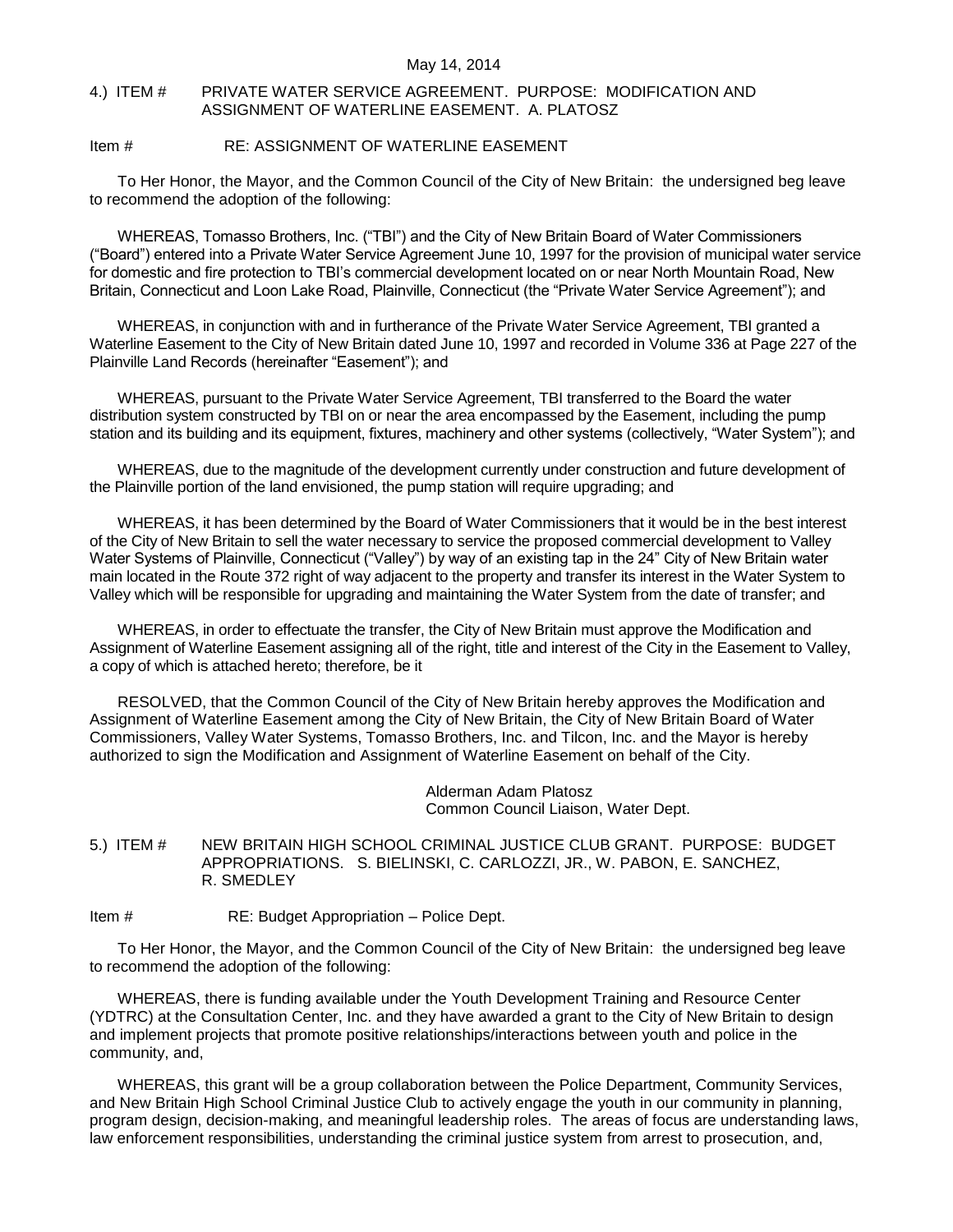WHEREAS, these funds are to be used to pay for program supplies and materials, food, and incentives for the youth such as certificates of completion for the projects they create. There is no requirement for a cash match from the City, and,

WHEREAS, the New Britain High School Criminal Justice Club grant ends June 30, 2014, and

WHEREAS, these funds, in the amount of \$2,000 will be used as set forth in the budget listed below, THEREFORE, BE IT

RESOLVED, that the budget be amended for the New Britain High School Criminal Justice Club grant in the sum of \$2,000 as follows:

| Revenue:       |                                           |    |       |
|----------------|-------------------------------------------|----|-------|
| 230211149-4232 | <b>Grants &amp; Contributions</b>         | ۰D | 2.000 |
|                |                                           |    |       |
| Expenditures:  |                                           |    |       |
| 230211149-5659 | <b>Operating Materials &amp; Supplies</b> |    | 2.000 |
|                |                                           |    |       |

Ald. Suzanne Bielinski - Police Liaison Ald. Carlo Carlozzi, Jr. - Police Liaison Ald. Wilfredo Pabon - Police Liaison Ald. Emmanuel Sanchez - Police Liaison Ald. Robert Smedley - Police Liaison

<span id="page-16-0"></span>6.) ITEM # BICYCLE CONNECTIVITY. PURPOSE: BICYCLE FRIENDLY COMMUNITY APPLICATION FOR THE CITY OF NEW BRITAIN AND THE ESTABLISHMENT OF A BICYCLE ADVISORY COMMITTEE. C. CARLOZZI, JR. E. MAGNUSZEWSKI, D. NAPLES, E. SANCHEZ

Item # RE: Bicycle Friendly Community Application for New Britain

To Her Honor, the Mayor, and the Common Council of the City of New Britain: the undersigned beg leave to recommend the adoption of the following:

WHEREAS, Communities across the country are taking simple steps to make bicycling safe and comfortable and are realizing huge benefits in civic, community and economic development. Given the opportunity to ride, residents enjoy dramatic health benefits, reduced congestion, increased property values and more money in their pockets to spend in the local economy. Communities that are bicycle friendly are also seeing tourism boom and businesses that attract the best and the brightest employees while governments save on fuel and parking costs and cut their carbon emissions.

WHEREAS, The City's Complete Streets Master Plan for Downtown New Britain recognized that an important component of developing a livable community that best supports transit ridership and realizes Transit Oriented Development (TOD) opportunities associated with CTfastrak involves establishing a walkable and bicycle friendly community;

WHEREAS, In follow up to the Complete Streets Master Plan, in April of 2013, New Britain Public Works completed a City-wide Bicycle Connectivity and Traffic Calming Study which was adopted by the Board of Police Commissioners and the NBPD who are the City's Legal Traffic Authority;

WHEREAS, The City-wide Bicycle Connectivity and Traffic Calming Study established plans for dealing with vehicle speeding problems in some critical areas around the City, and established plans for bicycle connectivity around the City with a focus on connecting City parks, City schools, CCSU, and *CTfastrak*;

WHEREAS, Some of the City-wide Bicycle Connectivity and Traffic Calming Study's recommendations have already been put in effect on New Britain City streets including Eddy Glover Boulevard and John Downey Drive among other roadways, and are already seeing reductions in speeding and safer pedestrian and bicycles connections to places of business and City parks;